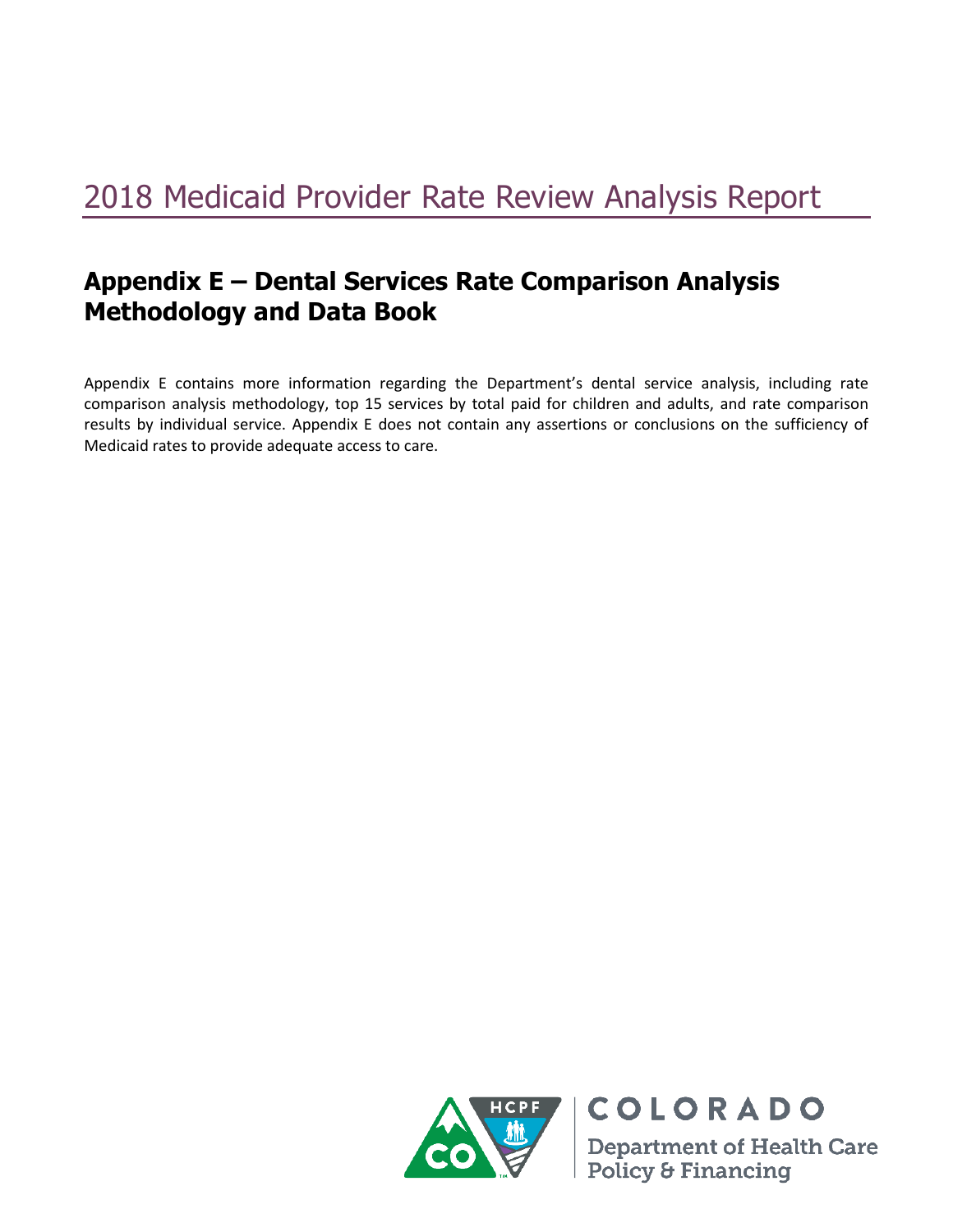# **Dental Services Rate Comparison Analysis Methodology**

Colorado Medicaid covers dental services for children (0-20 years old), adults (21+ years old), and clients enrolled in two home- and community-based service (HCBS) waivers. For details regarding the scope of dental benefits covered for these populations, visit DentaQuest's [Health First Colorado Provider Page.](http://www.dentaquest.com/state-plans/regions/colorado/dentist-page/)

The rates associated with clients enrolled in the Waiver for Individuals with Developmental Disabilities (DD Waiver) and Supported Living Services Waiver (SLS Waiver) are higher than rates for adults and children. Increased rates account for the additional staff time and training that may be associated with providing dental services to clients enrolled in these waivers. The Department was unable to conduct a rate comparison analysis for these rates because the Department could not identify a comparator with similar payment methodologies, services, and eligible populations. $1$ 

In this report, total expenditures on dental services may differ from total expenditures as reported in the annual budget, due to the exclusion of payments for dental services for clients enrolled in an HCBS Waiver, as well as the exclusion of payments to DentaQuest.

### **Data Validation**

For the rate comparison analysis, the Department delimited the timeframe to calendar year (CY) 2016 and claims paid for services rendered to children and adults enrolled in Colorado Medicaid, excluding claims paid for clients enrolled in the DD and SLS Waivers. The total paid, after accounting for this exclusion, was \$306,421,497.57 in CY 2016. Dental services with manually priced rates were also removed from the analysis, since there was not a defined rate for comparison. After incorporating this exclusion, the resulting total paid amount was \$306,326,215.63. This amount is referenced as the Dental Services Total Paid Net Base.

To determine that data for CY 2016 is complete and reasonable, the Department: compared the total paid for dental services in CY 2016 to historical budget expenditures and to previous, publicly-available reports; and reviewed provider and client counts, as well as service utilization changes from CY 2015 and CY 2016.

## **Repricing Calculation**

 $\overline{\phantom{a}}$ 

The Department compared Colorado Medicaid payments for dental services with those of the following state Medicaid agencies: Montana, Nebraska, New Mexico, Oklahoma, Oregon, and Wyoming.<sup>2</sup> States were selected based on: data availability; states pre-selected for study in the year three rate review; and stakeholder feedback.<sup>3</sup> The Department did not compare dental service payments to Medicare because Medicare only covers dental procedures when they are integral to other covered services, not for routine dental care. A summary of Colorado's Medicaid rates and other state Medicaid rates is included in Table 5, under the "Detailed Procedure Code Information" section.

To compare Colorado Medicaid dental provider rates to those of other payers, the Department first applied the most up-to-date Colorado rates to the most recent and complete Colorado utilization data, referred to as the



 $<sup>1</sup>$  In addition to the lack of a comparator state, there were concerns regarding protected health information.</sup>

<sup>2</sup> DentaQuest completed a separate comparison to Tennessee.

<sup>&</sup>lt;sup>3</sup> States are required to provide dental services for children covered by Medicaid and the Children's Health Insurance Program (CHP+). Coverage for adults is not required and varies significantly by state. The states selected for this analysis offer a range of dental benefits, from emergency-only (OK) to limited (NE, WY) to extensive (MT, OR) dental benefits.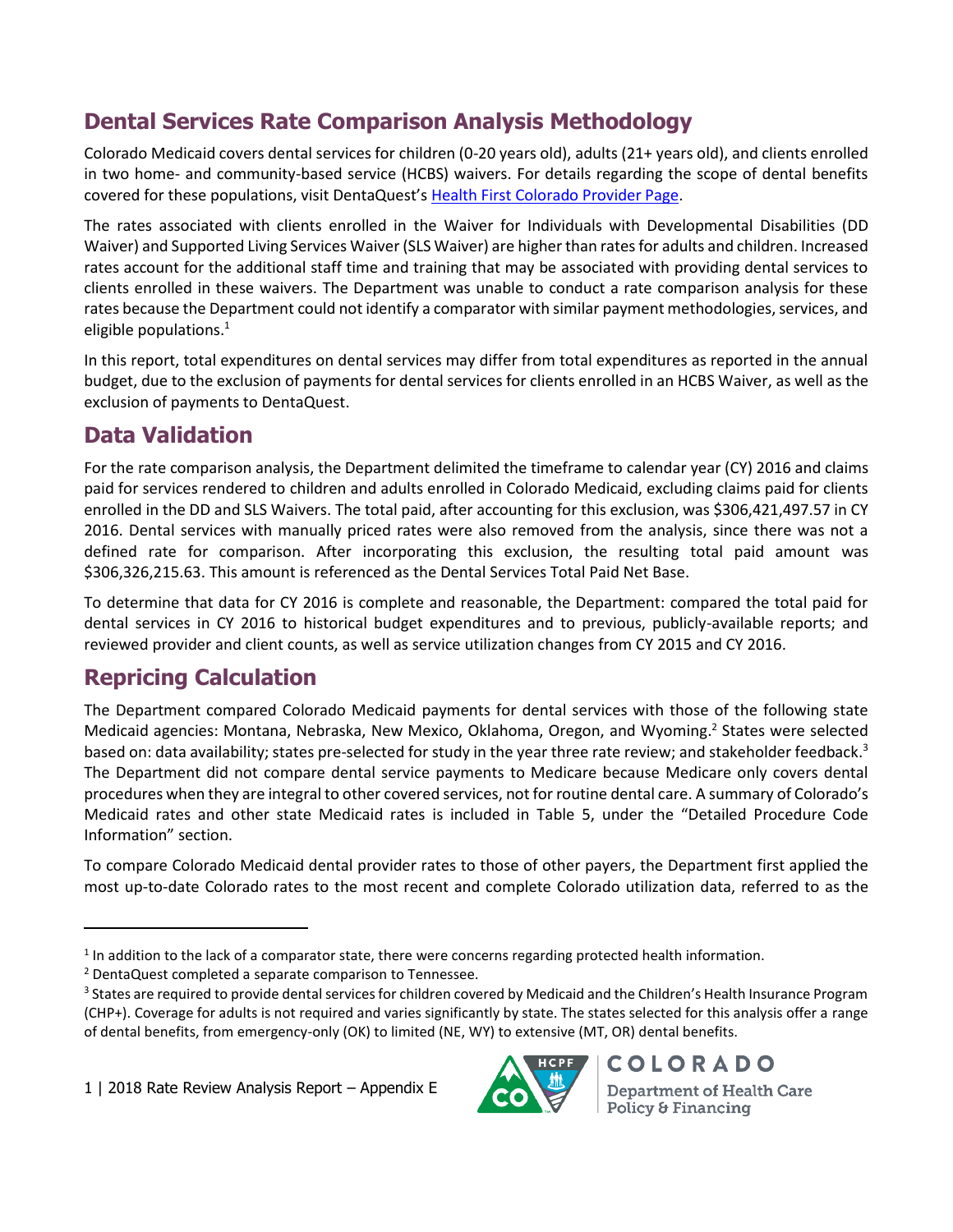Colorado Repriced amount. The Department then applied each of the other states' most recently-available rates to the most recent and complete Colorado utilization data, referred to as the Comparison Repriced amount (e.g., Montana Repriced). The ratio between Colorado Repriced and Comparison Repriced can be interpreted as how Colorado payments for dental services compare to other states, expressed as a percentage.

|                                                                          | <b>MT</b>     | <b>NE</b>        | <b>NM</b>      | <b>OK</b>      | <b>OR</b>         | TN <sup>4</sup> | <b>WY</b>     |
|--------------------------------------------------------------------------|---------------|------------------|----------------|----------------|-------------------|-----------------|---------------|
| Service<br>Match Rate <sup>5</sup>                                       | 96.80%        | 84.85%           | 91.15%         | 81.84%         | 78.55%            | N/A             | 86.53%        |
| Colorado<br>Repriced                                                     | \$296,525,485 | \$259,908,830    | \$279,226,812  | \$250,710,904  | \$240,630,594     | N/A             | \$265,069,416 |
| Comparison<br>Repriced                                                   | \$296,981,773 | \$189,518,469    | \$238,670,199  | \$206,735,827  | \$156,818,392     | N/A             | \$270,278,193 |
| <b>Total Funds</b><br>impact by<br>moving CO to<br>100% of<br>Comparison | \$456,287.89  | \$(70, 390, 361) | \$(40,556,613) | \$(43,975,078) | \$ (83, 812, 202) | N/A             | \$5,208,777   |
| Rate<br><b>Benchmark</b><br>Comparison                                   | 99.85%        | 137.14%          | 116.99%        | 121.27%        | 153.45%           | 114.77%         | 98.07%        |

**Table 1 – Rate Benchmark Comparison Repricing Summary**

In summary, when comparing payment fees under state plan dental coverage, Colorado reimburses between 98.07% (WY) and 153.45% (OR) of other state Medicaid programs.<sup>6</sup>

Finally, if a rate was not available for a code in a specific state, the code was also removed from Colorado for consistent payment comparison between Colorado and the comparator state. The table below represents the percent of Colorado payments in CY 2016 that could be repriced using other states'rates, referred to as the Service Match Rate:

 $\overline{\phantom{a}}$ 



<sup>4</sup> DentaQuest manages Tennessee Medicaid's shared risk contract for dental services. The rates that DentaQuest pays for Tennessee Medicaid's dental services are proprietary. As a result, DentaQuest could not provide more specific information to the Department.

<sup>&</sup>lt;sup>5</sup> Service Match Rate represents the percent of Colorado Repriced amount that had a matching service in each state.

<sup>&</sup>lt;sup>6</sup> On November 1, 2015, the Department, in a [legislative response for information,](https://www.colorado.gov/pacific/sites/default/files/Health%20Care%20Policy%20and%20Financing%20FY%202015-16%20RFI%201.pdf) provided the state legislature with a comparison of Medicaid dental payments to average fees from the 2013 American Dental Association (ADA) survey results. ADA survey of fees includes data from a nationwide random sample of dentists who were asked to provide the fee most often charged for the most commonly performed dental procedures. When an ADA service fee was not available, the Colorado All Payer Claims Database (CO APCD) commercial data was used. The result showed that Colorado reimbursed approximately at 67.90% of the benchmark. This study was based on Colorado claims data from FY 2013-14 and Colorado's fees effective January 1, 2015. Beginning July 1, 2015, 26 dental services received a targeted rate increase. Those service were: D0210, D1351, D1352, D1353, D2140, D2150, D2160, D2161, D2330, D2331, D2332, D2335, D2390, D2391, D2392, D2393, D2394, D7111, D7140, D7210, D7220, D7230, D7240, D7241, D7250, D7251.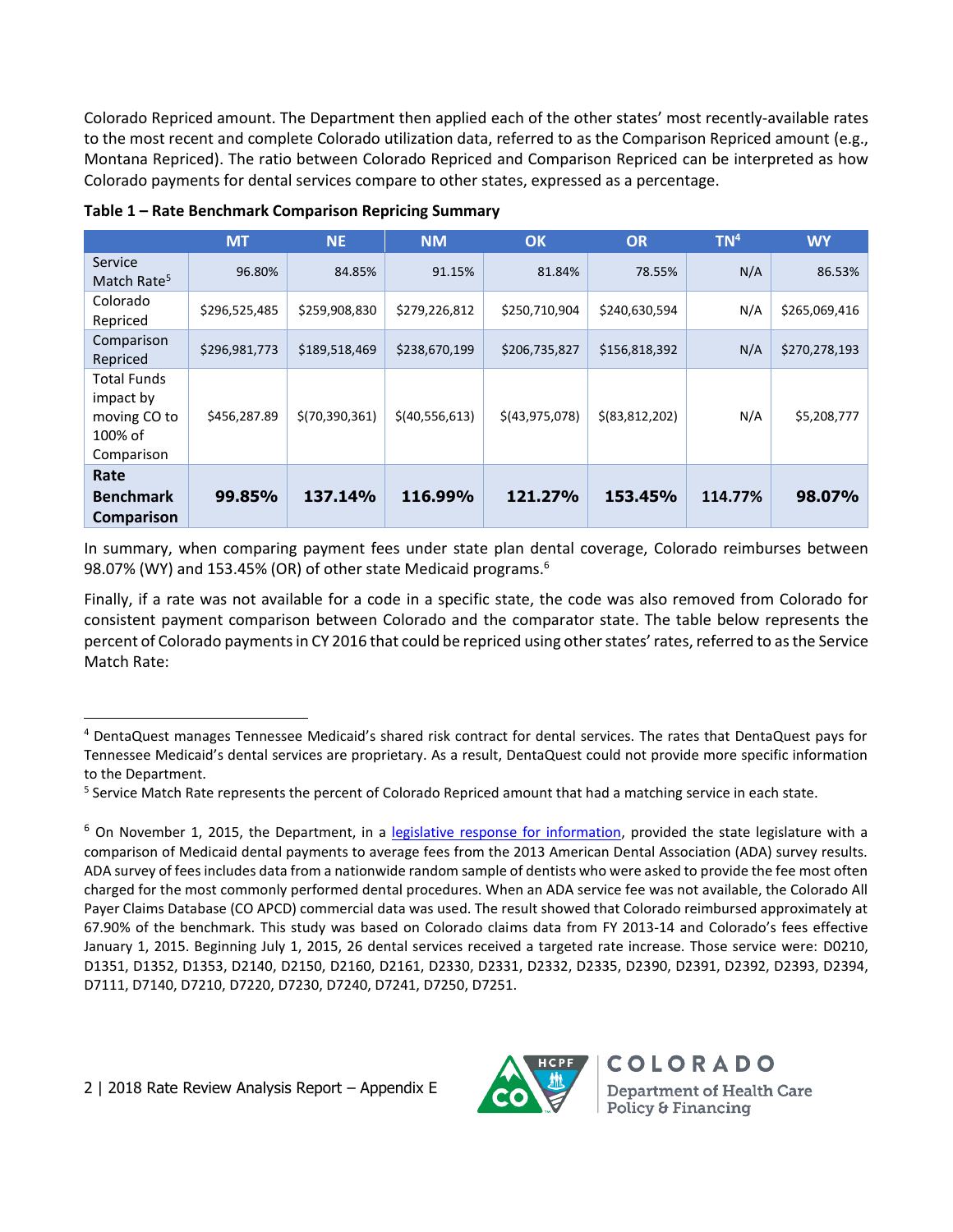#### **Table 2 – Service Match Rate (CY 2016)**

| <b>Dental Services</b>     |                  |
|----------------------------|------------------|
| <b>Total Paid Net Base</b> | \$306,326,215.63 |
| Montana                    | 96.80%           |
| Nebraska                   | 84.85%           |
| <b>New Mexico</b>          | 91.15%           |
| Oklahoma                   | 81.84%           |
| Oregon                     | 78.55%           |
| Wyoming                    | 86.53%           |

A higher percentage can be interpreted to mean more comparator rates were available. For example, 96.80% of Colorado payments for dental services were matched to Montana.

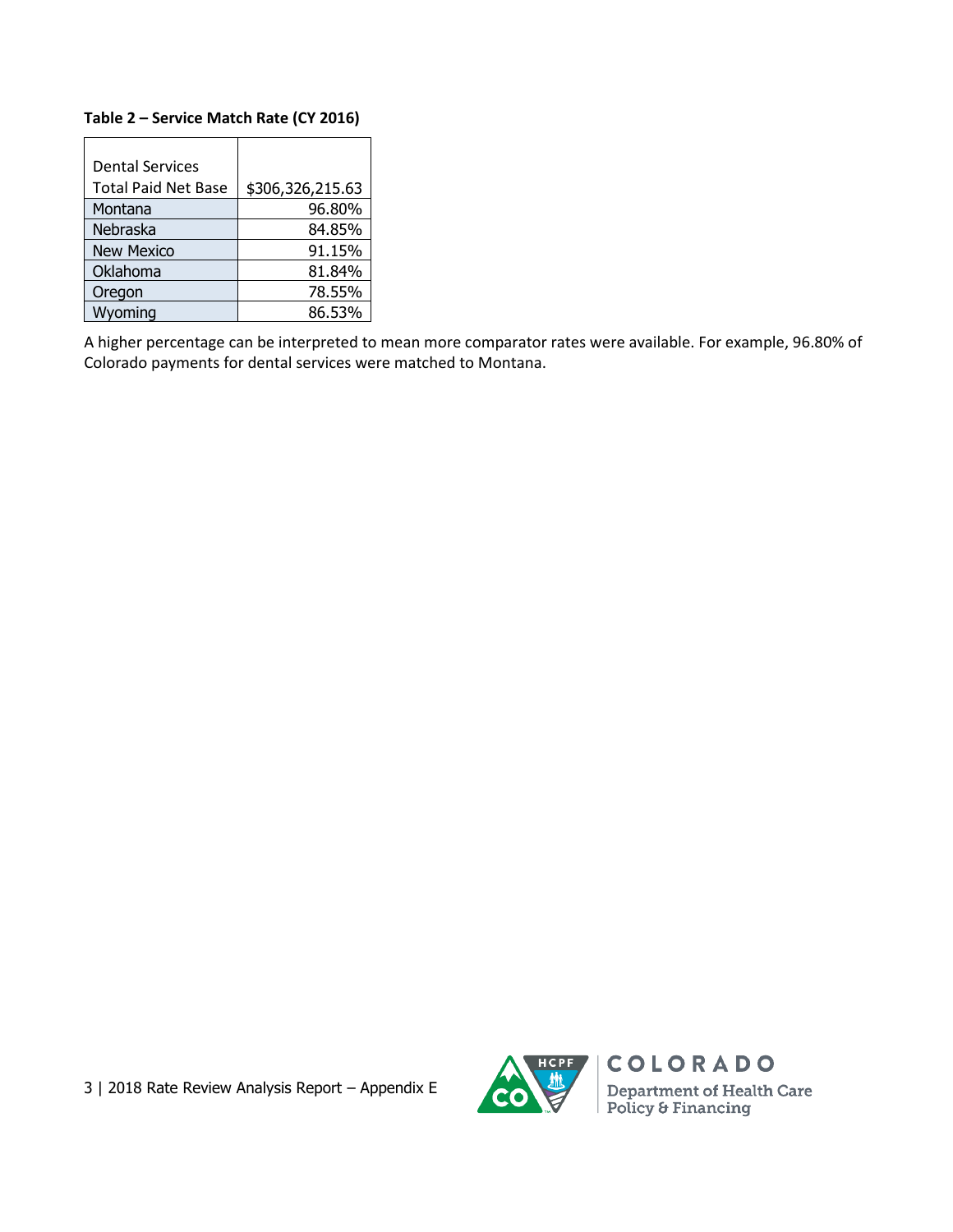# **Top 15 Services by Total Paid**

The following tables display the top 15 codes, in descending order, by total paid. These tables include procedure codes and unit and total paid information.

| <b>Procedure</b> | <b>Units</b> | <b>Total Paid</b> |
|------------------|--------------|-------------------|
| D8090            | 7,821        | \$24,856,514      |
| D2392            | 90,762       | \$11,884,035      |
| D2930            | 70,886       | \$8,418,229       |
| D1120            | 273,839      | \$8,030,445       |
| D8080            | 2,516        | \$7,188,421       |
| D2391            | 70,688       | \$7,122,147       |
| D0120            | 324,374      | \$6,932,778       |
| D7140            | 61,369       | \$5,799,085       |
| D1206            | 359,271      | \$5,752,465       |
| D7240            | 20,069       | \$5,274,608       |
| D1110            | 130,944      | \$5,136,832       |
| D1351            | 154,766      | \$5,046,359       |
| D2150            | 46,942       | \$4,760,515       |
| D9223            | 44,274       | \$3,942,630       |
| D0330            | 80,570       | \$3,917,085       |

|  |  | Table 3 - Top 15 Procedures by Total Paid (CY 2016), Children's Dental Services |  |
|--|--|---------------------------------------------------------------------------------|--|
|  |  |                                                                                 |  |

#### **Table 4 - Top 15 Procedures by Total Paid (CY 2016), Adult Dental Services**

| <b>Procedure</b>  | <b>Units</b> | <b>Total Paid</b> |
|-------------------|--------------|-------------------|
| D7140             | 134,733      | \$12,126,620      |
| D <sub>2392</sub> | 69,666       | \$9,095,070       |
| D5110             | 10,310       | \$7,808,885       |
| D7210             | 36,984       | \$5,660,155       |
| D2391             | 54,412       | \$5,452,438       |
| D5120             | 7,081        | \$5,381,284       |
| D2393             | 33,527       | \$5,295,186       |
| D0210             | 70,189       | \$4,957,517       |
| D1110             | 100,029      | \$4,198,719       |
| D <sub>2740</sub> | 8,691        | \$3,850,740       |
| D2751             | 8,563        | \$3,745,620       |
| D0150             | 97,539       | \$3,619,581       |
| D0140             | 85,289       | \$2,752,461       |
| D3330             | 5,645        | \$2,460,384       |
| D2332             | 17,320       | \$2,415,830       |

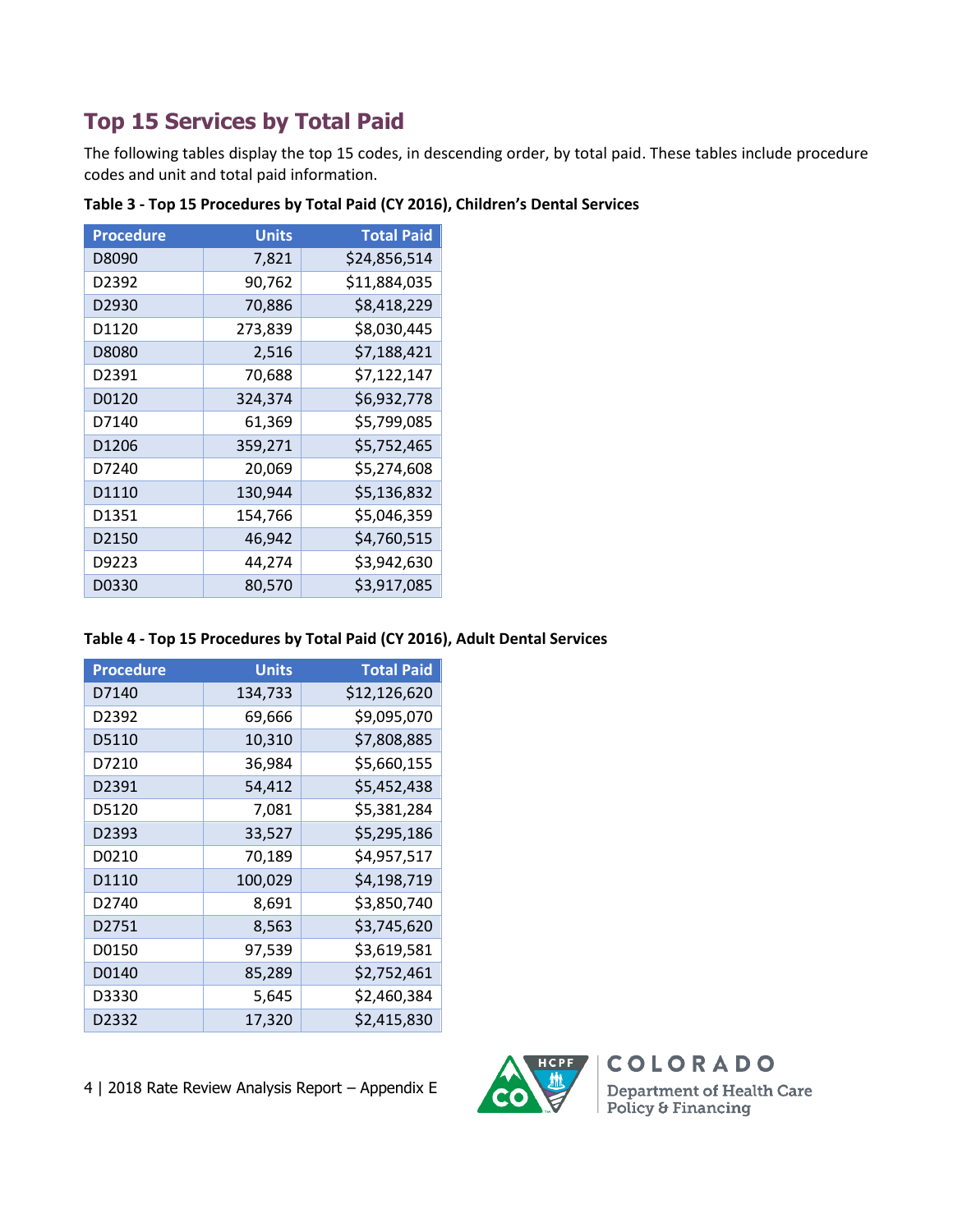### **Detailed Procedure Code Information**

The following table contains a list of the codes, utilization, Colorado rates, and other state Medicaid agencies' rates for dental services utilized during CY 2016. For this analysis above, Colorado fees used were effective 1/1/2018, Oregon fees were effective 2/1/2018, Nebraska fees were effective 1/1/2018, Oklahoma fees were effective 1/1/2018, New Mexico fees were in place as of 4/1/2018, Wyoming fees were effective 3/1/2018, and Montana fees were effective 3/1/2018.

| <b>Service</b> | <b>Units</b> | <b>Total Paid</b><br>(\$) | <b>Distinct</b><br><b>Clients</b> | <b>CO</b><br>Rate<br>(\$) | МT<br>Rate (\$) | CO to<br><b>MT Rate</b><br>Ratio | <b>NE Rate</b><br>(5)    | CO <sub>to</sub><br><b>NE Rate</b><br>Ratio | <b>NM</b><br>Rate (\$) | CO <sub>to</sub><br><b>NM</b><br>Rate<br>Ratio | <b>OK Rate</b><br>(\$)   | CO <sub>to</sub><br>OK Rate<br>Ratio | <b>OR Rate</b><br>(\$) | CO to<br><b>OR Rate</b><br>Ratios | <b>WY</b><br>Rate (\$) | CO <sub>to</sub><br><b>WY</b><br>Rate<br>Ratio |
|----------------|--------------|---------------------------|-----------------------------------|---------------------------|-----------------|----------------------------------|--------------------------|---------------------------------------------|------------------------|------------------------------------------------|--------------------------|--------------------------------------|------------------------|-----------------------------------|------------------------|------------------------------------------------|
| D0120          | 396,260      | 8,599,000                 | 293,266                           | 21.66                     | 22.94           | 94.42%                           | 22.00                    | 98.45%                                      | 21.83                  | 99.22%                                         | 19.74                    | 109.73%                              | 26.03                  | 83.21%                            | 32.00                  | 67.69%                                         |
| D0140          | 131,944      | 4,248,233                 | 108,107                           | 32.49                     | 32.77           | 99.15%                           | 22.00                    | 147.68%                                     | 28.37                  | 114.52%                                        | 28.20                    | 115.22%                              | 34.69                  | 93.66%                            | 45.00                  | 72.20%                                         |
| D0145          | 41,571       | 1,260,903                 | 31,420                            | 30.87                     | 32.77           | 94.20%                           | 37.00                    | 83.43%                                      |                        | 0.00%                                          | 28.20                    | 109.48%                              | 26.03                  | 118.59%                           | 40.00                  | 77.18%                                         |
| D0150          | 184,397      | 6,803,479                 | 177,639                           | 37.35                     | 32.77           | 113.98%                          | 22.00                    | 169.77%                                     | 33.58                  | 111.23%                                        | 28.20                    | 132.46%                              | 40.49                  | 92.24%                            | 35.00                  | 106.71%                                        |
| D0160          | 7,077        | 471,816                   | 6,858                             | 67.65                     |                 | 0.00%                            | 27.00                    | 250.56%                                     |                        | 0.00%                                          |                          | 0.00%                                | 69.58                  | 97.23%                            | 32.00                  | 211.41%                                        |
| D0170          | 1,197        | 34,990                    | 1,167                             | 29.76                     |                 | 0.00%                            | 16.00                    | 186.00%                                     |                        | 0.00%                                          | $\overline{\phantom{a}}$ | 0.00%                                | 27.07                  | 109.94%                           | 30.00                  | 99.20%                                         |
| D0180          | 9,405        | 374,202                   | 9,400                             | 40.60                     |                 | 0.00%                            | 27.00                    | 150.37%                                     |                        | 0.00%                                          |                          | 0.00%                                | 40.49                  | 100.27%                           | 64.50                  | 62.95%                                         |
| D0190          | 33,035       | 522,524                   | 30,155                            | 16.13                     |                 | 0.00%                            |                          | 0.00%                                       |                        | 0.00%                                          |                          | 0.00%                                |                        | 0.00%                             |                        | 0.00%                                          |
| D0210          | 104,888      | 7,048,739                 | 94,239                            | 79.61                     | 65.54           | 121.47%                          | 45.00                    | 176.91%                                     | 58.96                  | 135.02%                                        | 56.39                    | 141.19%                              | 33.61                  | 236.86%                           | 90.00                  | 88.46%                                         |
| D0220          | 257,265      | 3,036,038                 | 205,032                           | 11.90                     | 16.39           | 72.61%                           | 6.00                     | 198.33%                                     | 10.92                  | 108.97%                                        | 14.09                    | 84.43%                               | 10.38                  | 114.64%                           | 15.00                  | 79.33%                                         |
| D0230          | 237,719      | 2,744,837                 | 131,987                           | 11.90                     | 8.19            | 145.30%                          | 5.00                     | 238.00%                                     | 8.72                   | 136.47%                                        | 7.05                     | 168.75%                              | 6.00                   | 198.33%                           | 14.00                  | 85.00%                                         |
| D0240          | 27,995       | 522,114                   | 18,707                            | 18.94                     | 19.66           | 96.34%                           | 7.00                     | 270.57%                                     | 10.92                  | 173.44%                                        | 16.92                    | 111.96%                              | 4.80                   | 394.58%                           | 16.00                  | 118.38%                                        |
| D0250          | PHI          | PHI                       | PHI                               | 27.05                     | 32.77           | 82.55%                           | $\overline{\phantom{a}}$ | 0.00%                                       | 18.56                  | 145.74%                                        |                          | 0.00%                                | 20.41                  | 132.53%                           |                        | 0.00%                                          |
| D0251          | PHI          | PHI                       | PHI                               | 27.05                     |                 | 0.00%                            |                          | 0.00%                                       | 18.56                  | 145.74%                                        |                          | 0.00%                                |                        | 0.00%                             |                        | 0.00%                                          |
| D0270          | 9,860        | 121,568                   | 9,826                             | 12.44                     | 16.39           | 75.90%                           | 9.00                     | 138.22%                                     | 9.82                   | 126.68%                                        | 14.09                    | 88.26%                               | 6.00                   | 207.33%                           | 18.00                  | 69.11%                                         |
| D0272          | 143,079      | 2,828,879                 | 135,121                           | 20.02                     | 19.66           | 101.83%                          | 13.00                    | 154.00%                                     | 19.65                  | 101.88%                                        | 16.92                    | 118.34%                              | 12.01                  | 166.69%                           | 24.00                  | 83.42%                                         |
| D0273          | 399          | 9,486                     | 399                               | 23.59                     | 26.22           | 89.97%                           | 15.00                    | 157.27%                                     |                        | 0.00%                                          |                          | 0.00%                                | 12.20                  | 193.36%                           |                        | 0.00%                                          |
| D0274          | 133,679      | 3,757,357                 | 129,241                           | 28.14                     | 32.77           | 85.87%                           | 19.00                    | 148.11%                                     | 28.37                  | 99.19%                                         | 28.20                    | 99.79%                               | 14.40                  | 195.42%                           | 35.00                  | 80.40%                                         |
| D0277          | 281          | 12,541                    | 281                               | 41.69                     | 39.32           | 106.03%                          |                          | 0.00%                                       |                        | 0.00%                                          |                          | 0.00%                                | 24.95                  | 167.09%                           | 32.00                  | 130.28%                                        |
| D0290          | PHI          | PHI                       | PHI                               |                           |                 | 0.00%                            |                          | 0.00%                                       | 36.02                  | 0.00%                                          |                          | 0.00%                                |                        | 0.00%                             |                        | 0.00%                                          |
| D0321          | PHI          | PHI                       | PHI                               | 93.62                     |                 | 0.00%                            | $\overline{\phantom{a}}$ | 0.00%                                       | 82.97                  | 112.84%                                        | 87.40                    | 107.12%                              | 20.73                  | 451.62%                           |                        | 0.00%                                          |
| D0322          | PHI          | PHI                       | PHI                               | 213.78                    |                 | 0.00%                            |                          | 0.00%                                       |                        | 0.00%                                          |                          | 0.00%                                | Manual                 | 0.00%                             | 30.00                  | 712.60%                                        |
| D0330          | 119,718      | 5,844,851                 | 109,507                           | 49.78                     | 52.43           | 94.95%                           | 36.00                    | 138.28%                                     | 51.31                  | 97.02%                                         | 45.10                    | 110.39%                              | 25.21                  | 197.46%                           | 60.00                  | 82.97%                                         |
| D0340          | 31,053       | 1,721,195                 | 29,543                            | 56.29                     | 65.54           | 85.89%                           | 62.00                    | 90.79%                                      | 41.48                  | 135.70%                                        | 56.39                    | 99.83%                               | 17.46                  | 322.39%                           |                        | 0.00%                                          |
| D0350          | 32,526       | 971,934                   | 31,296                            | 30.31                     | 32.77           | 92.49%                           |                          | 0.00%                                       |                        | 0.00%                                          |                          | 0.00%                                | 21.19                  | 143.04%                           |                        | 0.00%                                          |
| D0351          | PHI          | PHI                       | PHI                               | 30.31                     |                 | 0.00%                            | $\blacksquare$           | 0.00%                                       |                        | $0.00\%$                                       | $\sim$ .                 | 0.00%                                |                        | 0.00%                             |                        | 0.00%                                          |

#### **Table 5 – Detailed Procedure Code Information (CY 2016)**

5 | 2018 Rate Review Analysis Report – Appendix E

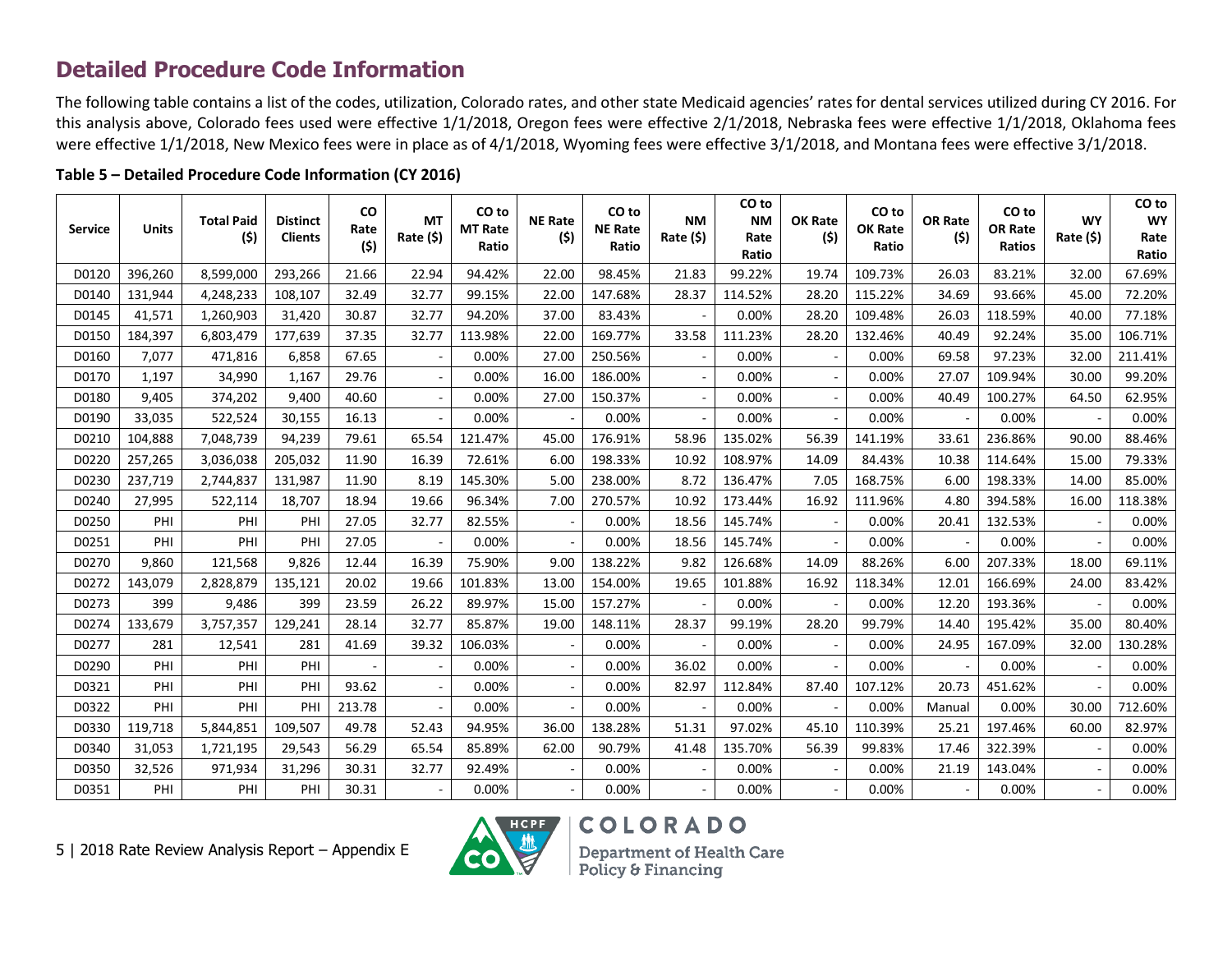| Service | <b>Units</b> | <b>Total Paid</b><br>(5) | <b>Distinct</b><br><b>Clients</b> | CO<br>Rate<br>(5) | <b>MT</b><br>Rate (\$) | CO to<br><b>MT Rate</b><br>Ratio | <b>NE Rate</b><br>(5)    | CO <sub>to</sub><br><b>NE Rate</b><br>Ratio | <b>NM</b><br>Rate (\$) | CO to<br><b>NM</b><br>Rate<br>Ratio | <b>OK Rate</b><br>(5) | CO to<br>OK Rate<br>Ratio | OR Rate<br>(5) | CO <sub>to</sub><br>OR Rate<br><b>Ratios</b> | <b>WY</b><br>Rate (\$) | CO to<br><b>WY</b><br>Rate<br>Ratio |
|---------|--------------|--------------------------|-----------------------------------|-------------------|------------------------|----------------------------------|--------------------------|---------------------------------------------|------------------------|-------------------------------------|-----------------------|---------------------------|----------------|----------------------------------------------|------------------------|-------------------------------------|
| D0365   | 32           | 5,279                    | 32                                | 167.27            |                        | 0.00%                            | $\overline{\phantom{a}}$ | 0.00%                                       |                        | 0.00%                               |                       | 0.00%                     |                | 0.00%                                        |                        | 0.00%                               |
| D0366   | 128          | 21,100                   | 126                               | 167.27            |                        | 0.00%                            |                          | 0.00%                                       |                        | 0.00%                               |                       | 0.00%                     |                | 0.00%                                        |                        | 0.00%                               |
| D0367   | 66           | 11,407                   | 64                                | 167.27            | 275.27                 | 60.77%                           |                          | 0.00%                                       |                        | 0.00%                               |                       | 0.00%                     |                | 0.00%                                        | 247.69                 | 67.53%                              |
| D0381   | PHI          | PHI                      | PHI                               | 132.94            |                        | 0.00%                            | $\overline{\phantom{a}}$ | 0.00%                                       |                        | 0.00%                               |                       | 0.00%                     |                | 0.00%                                        |                        | 0.00%                               |
| D0382   | PHI          | PHI                      | PHI                               | 132.94            |                        | 0.00%                            | $\overline{\phantom{a}}$ | 0.00%                                       |                        | 0.00%                               |                       | 0.00%                     |                | 0.00%                                        |                        | 0.00%                               |
| D0425   | PHI          | PHI                      | PHI                               | 40.60             | 42.60                  | 95.31%                           | $\overline{\phantom{a}}$ | 0.00%                                       |                        | 0.00%                               |                       | 0.00%                     |                | 0.00%                                        |                        | 0.00%                               |
| D0460   | 6,457        | 162,538                  | 5,892                             | 25.42             | 26.22                  | 96.95%                           |                          | 0.00%                                       |                        | 0.00%                               | 22.56                 | 112.67%                   |                | 0.00%                                        | 25.00                  | 101.68%                             |
| D0470   | 14,628       | 663,551                  | 14,345                            | 46.01             | 40.96                  | 112.33%                          | 46.00                    | 100.02%                                     |                        | 0.00%                               | 35.24                 | 130.56%                   |                | 0.00%                                        | 35.00                  | 131.46%                             |
| D1110   | 230,973      | 9,335,551                | 180,979                           | 39.76             | 49.16                  | 80.88%                           | 33.00                    | 120.48%                                     | 44.78                  | 88.79%                              | 42.29                 | 94.01%                    | 40.89          | 97.24%                                       | 50.00                  | 79.52%                              |
| D1120   | 273,823      | 8,029,975                | 197,822                           | 29.76             | 32.77                  | 90.81%                           | 26.00                    | 114.46%                                     | 30.57                  | 97.35%                              | 28.20                 | 105.54%                   | 31.45          | 94.63%                                       | 35.00                  | 85.03%                              |
| D1206   | 374,962      | 6,036,749                | 266,058                           | 16.24             | 19.66                  | 82.60%                           | 20.00                    | 81.20%                                      |                        | 0.00%                               | 14.09                 | 115.23%                   | 14.27          | 113.81%                                      | 35.00                  | 46.40%                              |
| D1208   | 76,253       | 841,341                  | 58,257                            | 11.05             | 16.39                  | 67.42%                           | 18.00                    | 61.39%                                      | 17.46                  | 63.29%                              | 14.09                 | 78.40%                    | 14.27          | 77.44%                                       | 20.00                  | 55.25%                              |
| D1351   | 154,803      | 5,048,093                | 48,772                            | 33.36             | 26.22                  | 127.23%                          | 25.00                    | 133.44%                                     | 23.12                  | 144.29%                             | 22.56                 | 147.86%                   | 21.24          | 157.06%                                      | 28.00                  | 119.14%                             |
| D1352   | 3,803        | 124,697                  | 3,551                             | 33.36             | 29.49                  | 113.12%                          | $\overline{\phantom{a}}$ | 0.00%                                       |                        | 0.00%                               |                       | 0.00%                     |                | 0.00%                                        |                        | 0.00%                               |
| D1353   | 3,637        | 119,232                  | 3,557                             | 33.36             | 26.22                  | 127.23%                          | $\sim$                   | 0.00%                                       |                        | 0.00%                               |                       | 0.00%                     |                | 0.00%                                        |                        | 0.00%                               |
| D1510   | 4,340        | 590,943                  | 4,123                             | 140.17            | 131.08                 | 106.93%                          | 110.00                   | 127.43%                                     | 124.46                 | 112.62%                             | 112.76                | 124.31%                   | 84.02          | 166.83%                                      | 145.00                 | 96.67%                              |
| D1515   | 2,414        | 457,036                  | 2,107                             | 194.29            | 196.62                 | 98.81%                           | 150.00                   | 129.53%                                     | 172.50                 | 112.63%                             | 169.14                | 114.87%                   | 108.03         | 179.85%                                      | 245.00                 | 79.30%                              |
| D1520   | 51           | 7,914                    | 51                                | 173.74            |                        | 0.00%                            |                          | 0.00%                                       |                        | 0.00%                               | 140.95                | 123.26%                   | 81.62          | 212.86%                                      |                        | 0.00%                               |
| D1525   | 45           | 9,455                    | 38                                | 217.55            |                        | 0.00%                            |                          | 0.00%                                       |                        | 0.00%                               | 197.34                | 110.24%                   | 97.23          | 223.75%                                      |                        | 0.00%                               |
| D1550   | 607          | 21,052                   | 596                               | 35.19             | 39.32                  | 89.50%                           | 21.00                    | 167.57%                                     | 25.12                  | 140.09%                             | 33.82                 | 104.04%                   | 30.00          | 117.30%                                      | 32.00                  | 109.97%                             |
| D1555   | 652          | 22,546                   | 652                               | 35.19             | 36.05                  | 97.61%                           | 21.00                    | 167.57%                                     |                        | 0.00%                               | 31.01                 | 113.48%                   | 25.91          | 135.82%                                      |                        | 0.00%                               |
| D2140   | 42,479       | 3,474,502                | 25,375                            | 83.58             | 65.54                  | 127.53%                          | 50.00                    | 167.16%                                     | 53.50                  | 156.22%                             | 56.39                 | 148.23%                   | 37.05          | 225.59%                                      | 78.00                  | 107.15%                             |
| D2150   | 61,808       | 6,238,422                | 32,578                            | 103.71            | 72.09                  | 143.86%                          | 59.00                    | 175.78%                                     | 70.97                  | 146.13%                             | 87.40                 | 118.67%                   | 46.60          | 222.55%                                      | 96.00                  | 108.03%                             |
| D2160   | 15,841       | 1,897,679                | 10,619                            | 124.67            | 88.48                  | 140.90%                          | 71.00                    | 175.59%                                     | 85.15                  | 146.41%                             | 114.18                | 109.19%                   | 56.71          | 219.84%                                      | 114.00                 | 109.36%                             |
| D2161   | 2,866        | 405,848                  | 2,333                             | 148.56            | 108.14                 | 137.38%                          | 83.00                    | 178.99%                                     | 102.63                 | 144.75%                             | 122.03                | 121.74%                   | 64.45          | 230.50%                                      | 135.00                 | 110.04%                             |
| D2330   | 28,752       | 2,630,854                | 18,350                            | 96.31             | 65.54                  | 146.95%                          | 58.00                    | 166.05%                                     | 67.68                  | 142.30%                             | 56.39                 | 170.80%                   | 39.28          | 245.19%                                      | 82.00                  | 117.45%                             |
| D2331   | 25,681       | 2,873,106                | 17,491                            | 119.18            | 98.31                  | 121.23%                          | 72.00                    | 165.53%                                     | 84.07                  | 141.76%                             | 84.57                 | 140.92%                   | 53.37          | 223.31%                                      | 98.00                  | 121.61%                             |
| D2332   | 25,560       | 3,569,521                | 16,393                            | 146.12            | 114.70                 | 127.39%                          | 83.00                    | 176.05%                                     | 104.81                 | 139.41%                             | 98.67                 | 148.09%                   | 68.12          | 214.50%                                      | 132.00                 | 110.70%                             |

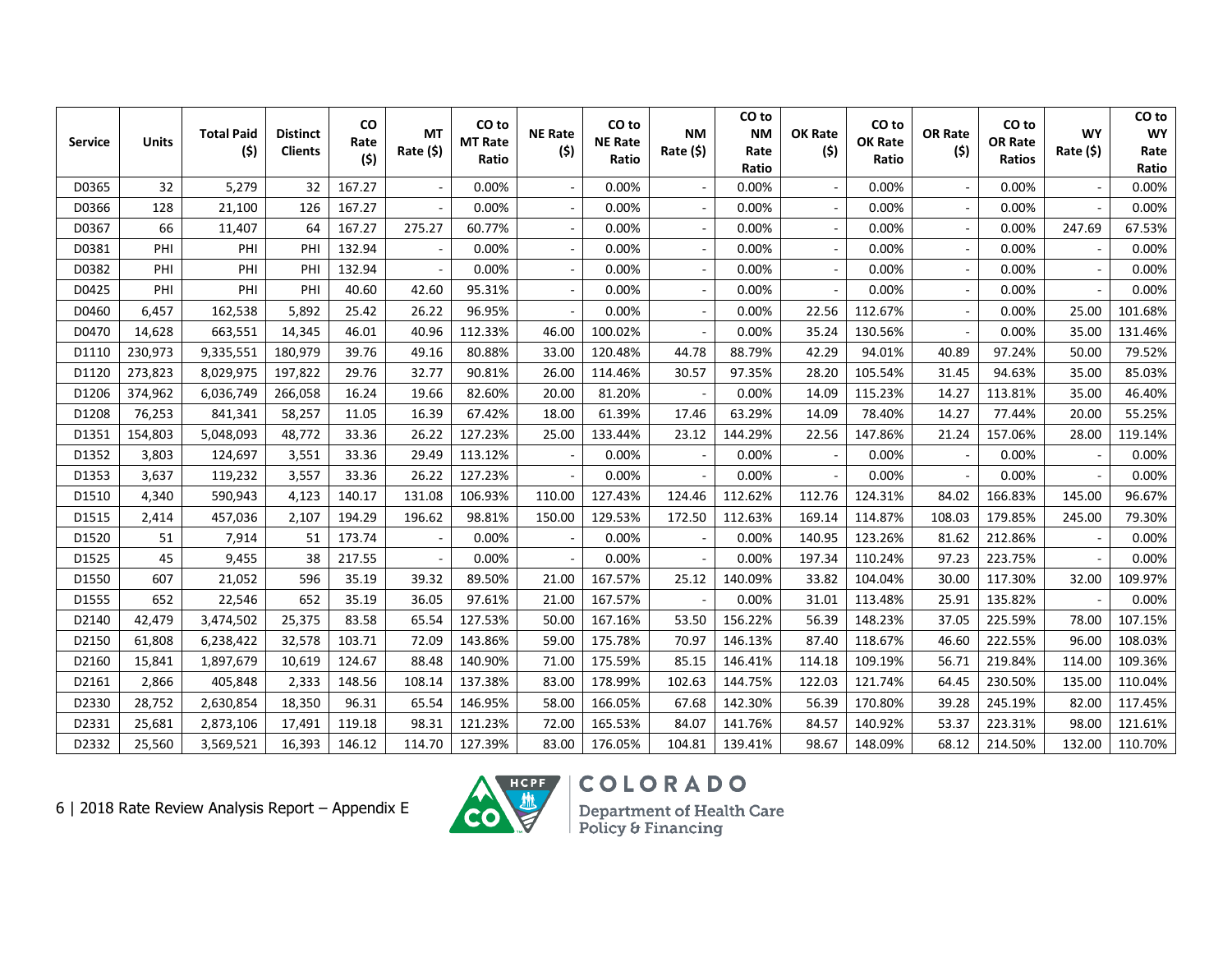| <b>Service</b> | <b>Units</b> | <b>Total Paid</b><br>(\$) | <b>Distinct</b><br><b>Clients</b> | <b>CO</b><br>Rate<br>(5) | МT<br>Rate (\$) | CO to<br><b>MT Rate</b><br>Ratio | <b>NE Rate</b><br>(5) | CO to<br><b>NE Rate</b><br>Ratio | <b>NM</b><br>Rate (\$) | CO <sub>to</sub><br><b>NM</b><br>Rate<br>Ratio | <b>OK Rate</b><br>(5) | CO <sub>to</sub><br>OK Rate<br>Ratio | <b>OR Rate</b><br>(5) | CO <sub>to</sub><br><b>OR Rate</b><br><b>Ratios</b> | <b>WY</b><br>Rate (\$) | CO <sub>to</sub><br><b>WY</b><br>Rate<br>Ratio |
|----------------|--------------|---------------------------|-----------------------------------|--------------------------|-----------------|----------------------------------|-----------------------|----------------------------------|------------------------|------------------------------------------------|-----------------------|--------------------------------------|-----------------------|-----------------------------------------------------|------------------------|------------------------------------------------|
| D2335          | 21,012       | 3,512,383                 | 13,395                            | 176.30                   | 131.08          | 134.50%                          | 97.00                 | 181.75%                          | 124.46                 | 141.65%                                        | 112.76                | 156.35%                              | 82.70                 | 213.18%                                             | 140.00                 | 125.93%                                        |
| D2390          | 613          | 133,326                   | 321                               | 231.60                   | 222.84          | 103.93%                          |                       | 0.00%                            | 67.68                  | 342.20%                                        | 191.70                | 120.81%                              | 74.16                 | 312.30%                                             | 170.00                 | 136.24%                                        |
| D2391          | 125,097      | 12,574,271                | 67,957                            | 106.28                   | 65.54           | 162.16%                          | 59.00                 | 180.14%                          | 53.50                  | 198.65%                                        | 56.39                 | 188.49%                              | 37.05                 | 286.86%                                             | 78.00                  | 136.26%                                        |
| D2392          | 160,426      | 20,978,832                | 80,008                            | 138.37                   | 131.08          | 105.56%                          | 75.00                 | 184.49%                          | 70.97                  | 194.97%                                        | 87.40                 | 158.32%                              | 46.60                 | 296.93%                                             | 96.00                  | 144.14%                                        |
| D2393          | 51,243       | 8,089,521                 | 33,397                            | 166.78                   | 176.96          | 94.25%                           | 87.00                 | 191.70%                          | 85.15                  | 195.87%                                        | 114.18                | 146.07%                              | 56.71                 | 294.09%                                             | 114.00                 | 146.30%                                        |
| D2394          | 13,506       | 2,533,551                 | 10,182                            | 197.39                   | 186.79          | 105.67%                          | 92.00                 | 214.55%                          | 102.63                 | 192.33%                                        |                       | 0.00%                                | 64.45                 | 306.27%                                             | 135.00                 | 146.21%                                        |
| D2721          | PHI          | PHI                       | PHI                               | 232.28                   | 491.55          | 47.25%                           | 329.00                | 70.60%                           |                        | 0.00%                                          | 422.86                | 54.93%                               |                       | 0.00%                                               | 202.00                 | 114.99%                                        |
| D2722          | PHI          | PHI                       | PHI                               | 232.28                   | 557.09          | 41.70%                           | 329.00                | 70.60%                           |                        | 0.00%                                          |                       | 0.00%                                |                       | 0.00%                                               | 306.00                 | 75.91%                                         |
| D2740          | 9,924        | 4,391,035                 | 8,291                             | 443.78                   | 655.40          | 67.71%                           | 340.00                | 130.52%                          |                        | 0.00%                                          | 563.82                | 78.71%                               |                       | 0.00%                                               | 600.00                 | 73.96%                                         |
| D2750          | 2,907        | 1,317,411                 | 2,504                             | 443.78                   | 720.94          | 61.56%                           | 340.00                | 130.52%                          |                        | 0.00%                                          | 394.68                | 112.44%                              |                       | 0.00%                                               | 600.00                 | 73.96%                                         |
| D2751          | 9,890        | 4,324,624                 | 8,338                             | 443.78                   | 524.32          | 84.64%                           | 340.00                | 130.52%                          | 442.19                 | 100.36%                                        | 451.05                | 98.39%                               | 261.89                | 169.45%                                             | 600.00                 | 73.96%                                         |
| D2752          | 2,436        | 1,000,113                 | 2,079                             | 443.78                   | 589.86          | 75.23%                           | 340.00                | 130.52%                          | 442.19                 | 100.36%                                        | 394.68                | 112.44%                              | 272.79                | 162.68%                                             | 600.00                 | 73.96%                                         |
| D2782          | PHI          | PHI                       | PHI                               | 443.78                   | 491.55          | 90.28%                           |                       | 0.00%                            |                        | 0.00%                                          |                       | 0.00%                                |                       | 0.00%                                               | 600.00                 | 73.96%                                         |
| D2790          | 127          | 54,709                    | 115                               | 443.78                   | 622.63          | 71.28%                           | 340.00                | 130.52%                          |                        | 0.00%                                          | 394.68                | 112.44%                              |                       | 0.00%                                               | 540.00                 | 82.18%                                         |
| D2791          | 1,680        | 742,258                   | 1,475                             | 443.78                   | 458.78          | 96.73%                           | 340.00                | 130.52%                          | 442.19                 | 100.36%                                        | 394.68                | 112.44%                              |                       | 0.00%                                               | 420.00                 | 105.66%                                        |
| D2792          | 134          | 55,426                    | 123                               | 443.78                   | 524.32          | 84.64%                           | 340.00                | 130.52%                          | 442.19                 | 100.36%                                        | 394.68                | 112.44%                              |                       | 0.00%                                               | 420.00                 | 105.66%                                        |
| D2910          | 63           | 2,909                     | 56                                | 47.08                    |                 | 0.00%                            | 20.00                 | 235.40%                          | 33.84                  | 139.13%                                        |                       | 0.00%                                | 27.27                 | 172.64%                                             |                        | 0.00%                                          |
| D2920          | 2,644        | 126,226                   | 2,417                             | 48.17                    | 49.16           | 97.99%                           | 20.00                 | 240.85%                          | 42.59                  | 113.10%                                        | 42.29                 | 113.90%                              | 27.27                 | 176.64%                                             | 30.00                  | 160.57%                                        |
| D2930          | 70,864       | 8,415,599                 | 26,131                            | 121.22                   | 131.08          | 92.48%                           | 116.00                | 104.50%                          | 114.18                 | 106.17%                                        | 112.76                | 107.50%                              | 73.12                 | 165.78%                                             | 136.00                 | 89.13%                                         |
| D2931          | 1,323        | 184,480                   | 957                               | 140.17                   | 196.62          | 71.29%                           | 116.00                | 120.84%                          | 133.19                 | 105.24%                                        | 169.14                | 82.87%                               | 76.90                 | 182.28%                                             | 162.00                 | 86.52%                                         |
| D2932          | 315          | 47,155                    | 127                               | 151.55                   | 157.30          | 96.34%                           | 103.00                | 147.14%                          | 128.83                 | 117.64%                                        | 135.32                | 112.00%                              | 61.11                 | 248.00%                                             | 127.00                 | 119.33%                                        |
| D2933          | 1.639        | 252,234                   | 480                               | 156.41                   | 147.47          | 106.06%                          | 134.00                | 116.72%                          | 128.83                 | 121.41%                                        | 112.76                | 138.71%                              | 65.46                 | 238.94%                                             | 162.00                 | 96.55%                                         |
| D2934          | 13,282       | 2,174,148                 | 4,482                             | 166.14                   |                 | 0.00%                            | 134.00                | 123.99%                          | 128.83                 | 128.96%                                        | 112.76                | 147.34%                              |                       | 0.00%                                               | 105.00                 | 158.23%                                        |
| D2940          | 2,818        | 134,073                   | 2,424                             | 49.78                    | 49.16           | 101.26%                          | 32.00                 | 155.56%                          | 41.48                  | 120.01%                                        | 42.29                 | 117.71%                              | 29.38                 | 169.43%                                             | 35.00                  | 142.23%                                        |
| D2941          | 466          | 22,530                    | 266                               | 49.78                    |                 | 0.00%                            |                       | 0.00%                            |                        | 0.00%                                          |                       | 0.00%                                | 29.38                 | 169.43%                                             |                        | 0.00%                                          |
| D2950          | 20,734       | 2,512,978                 | 18,188                            | 121.77                   | 131.08          | 92.90%                           | 73.00                 | 166.81%                          | 110.28                 | 110.42%                                        | 112.76                | 107.99%                              | 49.11                 | 247.95%                                             | 129.00                 | 94.40%                                         |
| D2951          | PHI          | PHI                       | PHI                               | 29.76                    | 32.77           | 90.81%                           | 11.00                 | 270.55%                          | 14.19                  | 209.73%                                        | 28.20                 | 105.54%                              | 22.20                 | 134.05%                                             | 29.00                  | 102.62%                                        |
| D2952          | 118          | 21,614                    | 112                               | 186.72                   | 262.16          | 71.22%                           | $\blacksquare$        | 0.00%                            | 171.41                 | 108.93%                                        | 225.53                | 82.79%                               |                       | 0.00%                                               | 125.00                 | 149.38%                                        |

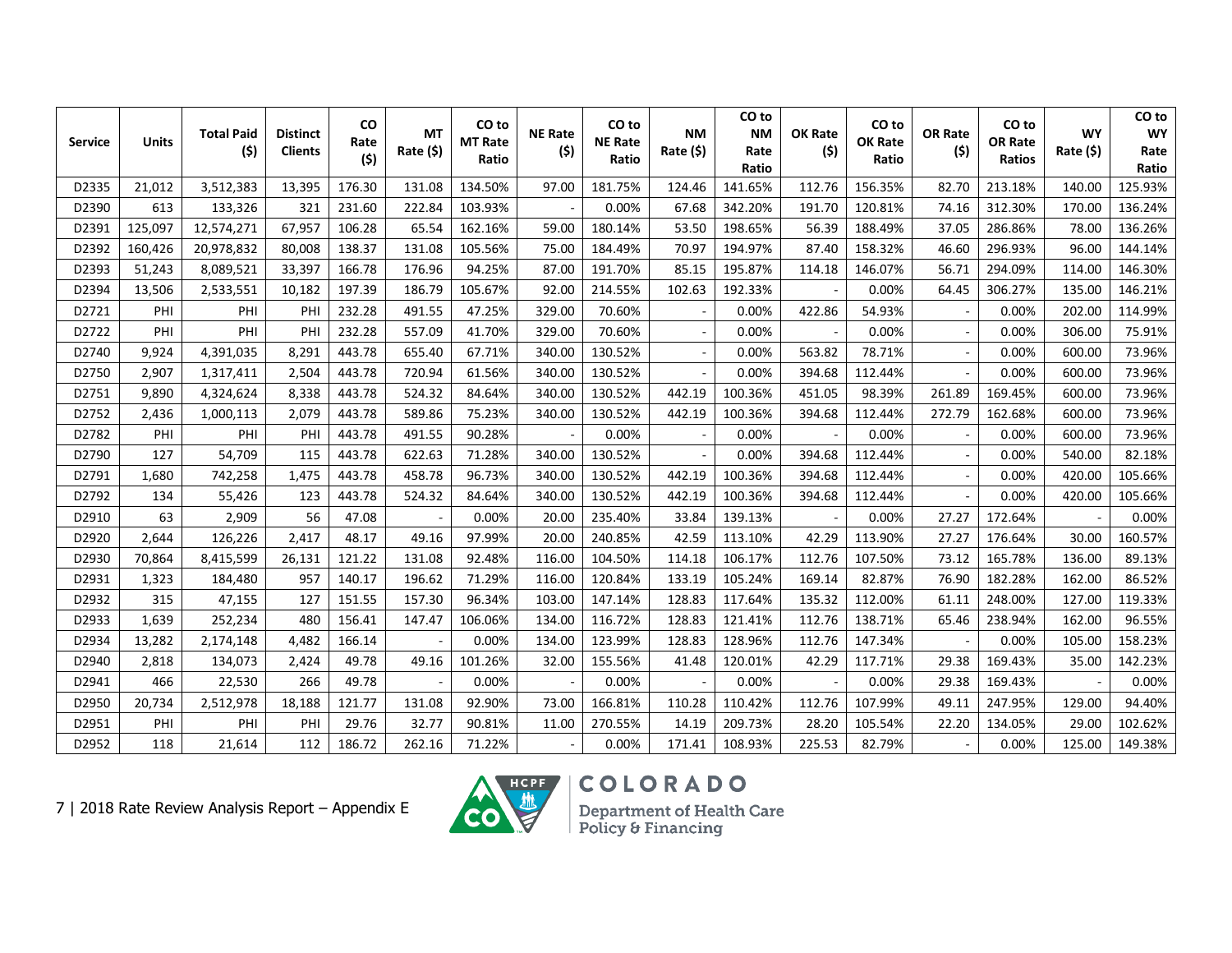| <b>Service</b> | <b>Units</b> | <b>Total Paid</b><br>(5) | <b>Distinct</b><br><b>Clients</b> | CO<br>Rate<br>(5) | <b>MT</b><br>Rate (\$) | CO to<br><b>MT Rate</b><br>Ratio | <b>NE Rate</b><br>(5)    | CO to<br><b>NE Rate</b><br>Ratio | <b>NM</b><br>Rate (\$) | CO to<br><b>NM</b><br>Rate<br>Ratio | <b>OK Rate</b><br>(\$) | CO to<br>OK Rate<br>Ratio | OR Rate<br>(5) | CO <sub>to</sub><br><b>OR Rate</b><br><b>Ratios</b> | <b>WY</b><br>Rate (\$) | CO to<br><b>WY</b><br>Rate<br>Ratio |
|----------------|--------------|--------------------------|-----------------------------------|-------------------|------------------------|----------------------------------|--------------------------|----------------------------------|------------------------|-------------------------------------|------------------------|---------------------------|----------------|-----------------------------------------------------|------------------------|-------------------------------------|
| D2954          | 2,960        | 432,067                  | 2,696                             | 148.29            | 163.85                 | 90.50%                           | 94.00                    | 157.76%                          | 90.62                  | 163.64%                             | 140.95                 | 105.21%                   | 65.46          | 226.54%                                             | 170.00                 | 87.23%                              |
| D2957          | PHI          | PHI                      | PHI                               | 71.98             | 114.70                 | 62.76%                           |                          | 0.00%                            | 94.57                  | 76.11%                              |                        | 0.00%                     | 65.46          | 109.96%                                             | 102.75                 | 70.05%                              |
| D3110          | 746          | 26,310                   | 640                               | 35.72             | 40.96                  | 87.21%                           |                          | 0.00%                            |                        | 0.00%                               | 35.24                  | 101.36%                   | 20.21          | 176.74%                                             | 25.00                  | 142.88%                             |
| D3120          | 9,813        | 345,733                  | 5,926                             | 35.72             | 32.77                  | 109.00%                          | ÷.                       | 0.00%                            |                        | 0.00%                               | 28.20                  | 126.68%                   |                | 0.00%                                               | 25.00                  | 142.88%                             |
| D3220          | 30,198       | 2,486,214                | 14,242                            | 83.90             | 98.31                  | 85.34%                           | 70.00                    | 119.86%                          | 77.52                  | 108.23%                             | 84.57                  | 99.20%                    | 49.23          | 170.42%                                             | 86.00                  | 97.56%                              |
| D3221          | 803          | 77,384                   | 755                               | 102.09            | 131.08                 | 77.88%                           | $\overline{\phantom{a}}$ | 0.00%                            |                        | 0.00%                               | 112.76                 | 90.54%                    | 46.92          | 217.58%                                             | 100.00                 | 102.09%                             |
| D3222          | PHI          | PHI                      | PHI                               | 83.90             |                        | 0.00%                            |                          | 0.00%                            | 77.52                  | 108.23%                             |                        | 0.00%                     | 49.23          | 170.42%                                             | 100.00                 | 83.90%                              |
| D3230          | 4,631        | 530,640                  | 1,422                             | 116.36            | 108.14                 | 107.60%                          | 85.00                    | 136.89%                          |                        | 0.00%                               | 93.02                  | 125.09%                   | 46.92          | 248.00%                                             | 37.00                  | 314.49%                             |
| D3240          | 3,064        | 406,104                  | 1,206                             | 134.75            | 121.25                 | 111.13%                          | 90.00                    | 149.72%                          |                        | 0.00%                               | 104.30                 | 129.19%                   | 46.92          | 287.19%                                             | 68.00                  | 198.16%                             |
| D3310          | 5,465        | 1,659,528                | 4,424                             | 313.90            | 334.25                 | 93.91%                           | 243.00                   | 129.18%                          | 295.88                 | 106.09%                             | 287.55                 | 109.16%                   | 147.31         | 213.09%                                             | 502.60                 | 62.46%                              |
| D3320          | 7,190        | 2,583,494                | 6,767                             | 371.80            | 376.86                 | 98.66%                           | 251.00                   | 148.13%                          | 380.01                 | 97.84%                              | 324.19                 | 114.68%                   | 169.14         | 219.82%                                             | 584.15                 | 63.65%                              |
| D3330          | 7,946        | 3,454,548                | 7,470                             | 447.58            | 458.78                 | 97.56%                           | 334.00                   | 134.01%                          | 476.82                 | 93.87%                              | 394.68                 | 113.40%                   | 212.77         | 210.36%                                             | 687.28                 | 65.12%                              |
| D3332          | PHI          | PHI                      | PHI                               | 179.68            |                        | 0.00%                            |                          | 0.00%                            |                        | 0.00%                               |                        | 0.00%                     | Manual         | 0.00%                                               | 336.00                 | 53.48%                              |
| D3333          | PHI          | PHI                      | PHI                               | 124.48            |                        | 0.00%                            | $\overline{\phantom{a}}$ | 0.00%                            |                        | 0.00%                               |                        | 0.00%                     | Manual         | 0.00%                                               | 154.50                 | 80.57%                              |
| D3346          | 190          | 68,641                   | 178                               | 360.98            | 360.47                 | 100.14%                          | 221.00                   | 163.34%                          |                        | 0.00%                               | 310.10                 | 116.41%                   | Manual         | 0.00%                                               | 602.93                 | 59.87%                              |
| D3347          | 169          | 68,963                   | 167                               | 416.72            | 439.12                 | 94.90%                           | 251.00                   | 166.02%                          |                        | 0.00%                               | 377.76                 | 110.31%                   |                | 0.00%                                               | 698.83                 | 59.63%                              |
| D3348          | 371          | 180,871                  | 365                               | 493.04            | 540.71                 | 91.18%                           | 334.00                   | 147.62%                          |                        | 0.00%                               |                        | 0.00%                     |                | 0.00%                                               | 824.02                 | 59.83%                              |
| D3351          | 46           | 8,141                    | 37                                | 179.45            |                        | 0.00%                            | 88.00                    | 203.92%                          | 38.21                  | 469.64%                             | 140.95                 | 127.31%                   | 109.12         | 164.45%                                             | 98.00                  | 183.11%                             |
| D3352          | PHI          | PHI                      | PHI                               | 110.41            |                        | 0.00%                            | $\overline{\phantom{a}}$ | 0.00%                            | 38.21                  | 288.96%                             | 107.13                 | 103.06%                   | 54.56          | 202.36%                                             | 54.00                  | 204.46%                             |
| D3353          | PHI          | PHI                      | PHI                               | 224.59            |                        | 0.00%                            | $\overline{\phantom{a}}$ | 0.00%                            | 38.21                  | 587.78%                             | 225.53                 | 99.58%                    | Manual         | 0.00%                                               | 318.00                 | 70.63%                              |
| D3355          | PHI          | PHI                      | PHI                               | 179.45            |                        | 0.00%                            |                          | 0.00%                            |                        | 0.00%                               |                        | 0.00%                     |                | 0.00%                                               |                        | 0.00%                               |
| D3356          | PHI          | PHI                      | PHI                               | 110.41            |                        | 0.00%                            | $\sim$                   | 0.00%                            |                        | 0.00%                               |                        | 0.00%                     |                | 0.00%                                               |                        | 0.00%                               |
| D3357          | PHI          | PHI                      | PHI                               | 224.59            |                        | 0.00%                            |                          | 0.00%                            |                        | 0.00%                               |                        | 0.00%                     |                | 0.00%                                               |                        | 0.00%                               |
| D3410          | PHI          | PHI                      | PHI                               | 288.46            | 298.21                 | 96.73%                           | 171.00                   | 168.69%                          | 264.22                 | 109.17%                             | 256.54                 | 112.44%                   | 157.68         | 182.94%                                             | 334.00                 | 86.37%                              |
| D3425          | PHI          | PHI                      | PHI                               | 378.83            | 383.41                 | 98.81%                           |                          | 0.00%                            | 342.83                 | 110.50%                             |                        | 0.00%                     |                | 0.00%                                               | 197.00                 | 192.30%                             |
| D3426          | PHI          | PHI                      | PHI                               | 155.86            | 163.85                 | 95.12%                           |                          | 0.00%                            | 140.85                 | 110.66%                             |                        | 0.00%                     |                | 0.00%                                               | 43.00                  | 362.47%                             |
| D3430          | PHI          | PHI                      | PHI                               | 119.04            | 98.31                  | 121.09%                          | $\sim$                   | 0.00%                            | 122.27                 | 97.36%                              | 87.19                  | 136.52%                   | Manual         | 0.00%                                               | 40.00                  | 297.60%                             |
| D3910          | 1,647        | 146,629                  | 703                               | 90.37             |                        | 0.00%                            | $\blacksquare$           | 0.00%                            |                        | 0.00%                               |                        | 0.00%                     |                | 0.00%                                               | 84.75                  | 106.63%                             |

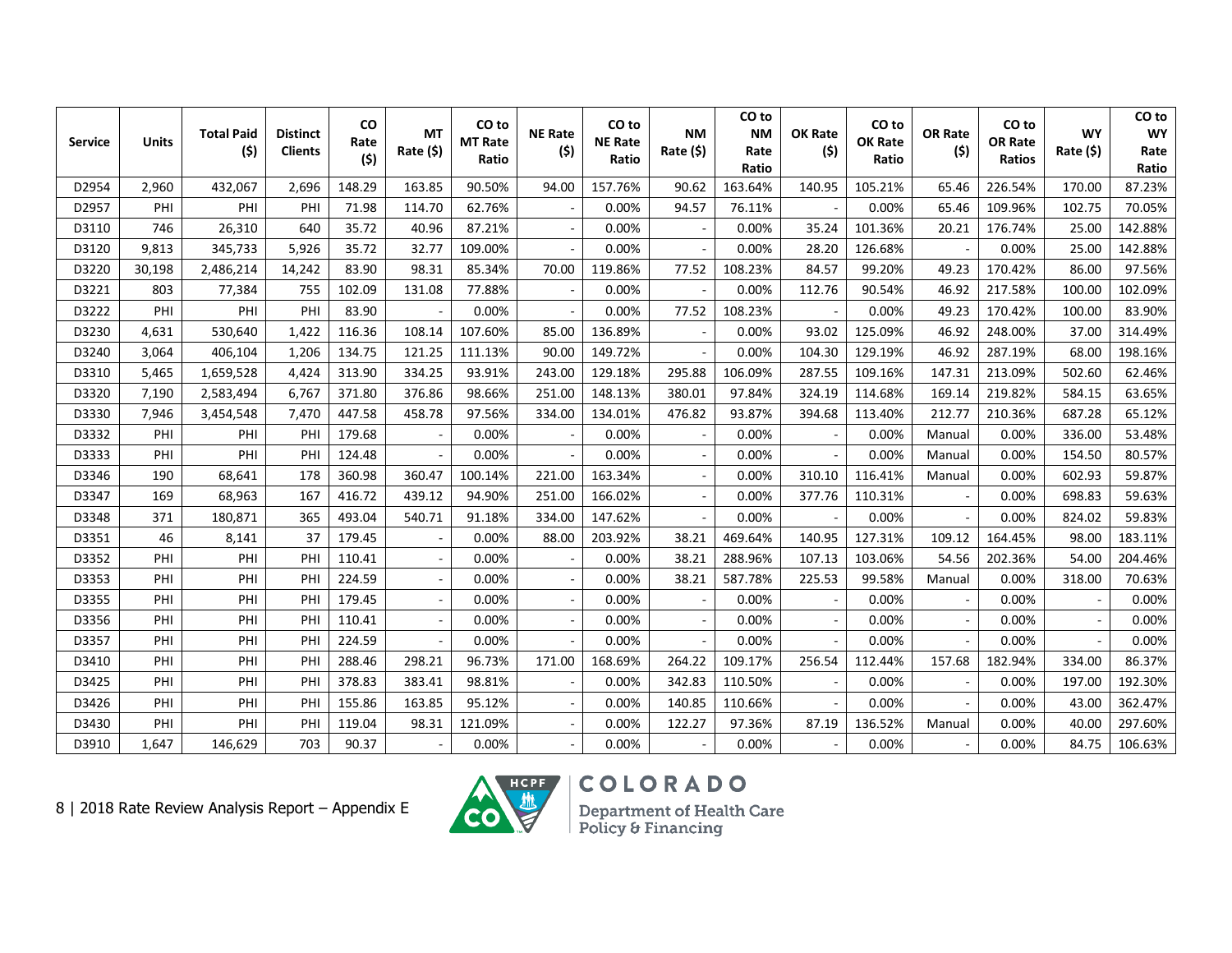| Service | <b>Units</b> | <b>Total Paid</b><br>(\$) | <b>Distinct</b><br><b>Clients</b> | <b>CO</b><br>Rate<br>(5) | <b>MT</b><br>Rate (\$) | CO to<br><b>MT Rate</b><br>Ratio | <b>NE Rate</b><br>(5)    | CO to<br><b>NE Rate</b><br>Ratio | <b>NM</b><br>Rate (\$) | CO <sub>to</sub><br><b>NM</b><br>Rate<br>Ratio | <b>OK Rate</b><br>(5) | CO to<br>OK Rate<br>Ratio | <b>OR Rate</b><br>(5) | CO <sub>to</sub><br>OR Rate<br><b>Ratios</b> | <b>WY</b><br>Rate (\$) | CO <sub>to</sub><br><b>WY</b><br>Rate<br>Ratio |
|---------|--------------|---------------------------|-----------------------------------|--------------------------|------------------------|----------------------------------|--------------------------|----------------------------------|------------------------|------------------------------------------------|-----------------------|---------------------------|-----------------------|----------------------------------------------|------------------------|------------------------------------------------|
| D3950   | PHI          | PHI                       | PHI                               | 109.33                   |                        | 0.00%                            | $\overline{\phantom{a}}$ | 0.00%                            |                        | 0.00%                                          |                       | 0.00%                     | 81.83                 | 133.61%                                      | 110.25                 | 99.17%                                         |
| D4210   | 58           | 15,478                    | 56                                | 270.60                   | 311.32                 | 86.92%                           | 94.00                    | 287.87%                          | 226.01                 | 119.73%                                        | 267.82                | 101.04%                   | 52.97                 | 510.86%                                      | 175.00                 | 154.63%                                        |
| D4211   | PHI          | PHI                       | PHI                               | 117.76                   | 114.70                 | 102.67%                          | 71.00                    | 165.86%                          | 82.97                  | 141.93%                                        | 98.67                 | 119.35%                   | 39.72                 | 296.48%                                      | 66.00                  | 178.42%                                        |
| D4212   | 45           | 3,090                     | 43                                | 69.63                    | 114.70                 | 60.71%                           |                          | 0.00%                            |                        | 0.00%                                          | 98.69                 | 70.56%                    |                       | 0.00%                                        | 123.00                 | 56.61%                                         |
| D4245   | PHI          | PHI                       | PHI                               | 373.97                   |                        | 0.00%                            |                          | 0.00%                            |                        | 0.00%                                          |                       | 0.00%                     | 65.46                 | 571.30%                                      | 324.00                 | 115.42%                                        |
| D4249   | PHI          | PHI                       | PHI                               | 326.89                   |                        | 0.00%                            |                          | 0.00%                            |                        | 0.00%                                          |                       | 0.00%                     |                       | 0.00%                                        | 481.50                 | 67.89%                                         |
| D4261   | PHI          | PHI                       | PHI                               | 378.83                   | 406.35                 | 93.23%                           |                          | 0.00%                            |                        | 0.00%                                          | 225.53                | 167.97%                   | 240.50                | 157.52%                                      | 393.00                 | 96.39%                                         |
| D4263   | PHI          | PHI                       | PHI                               | 285.76                   |                        | 0.00%                            |                          | 0.00%                            |                        | 0.00%                                          |                       | 0.00%                     |                       | 0.00%                                        | 261.75                 | 109.17%                                        |
| D4266   | PHI          | PHI                       | PHI                               | 377.76                   |                        | 0.00%                            |                          | 0.00%                            |                        | 0.00%                                          |                       | 0.00%                     |                       | 0.00%                                        | 270.00                 | 139.91%                                        |
| D4270   | PHI          | PHI                       | PHI                               | 361.52                   | 399.79                 | 90.43%                           | $\overline{\phantom{a}}$ | 0.00%                            | 217.28                 | 166.38%                                        | 343.92                | 105.12%                   |                       | 0.00%                                        | 520.50                 | 69.46%                                         |
| D4273   | PHI          | PHI                       | PHI                               | 460.03                   | 540.71                 | 85.08%                           |                          | 0.00%                            |                        | 0.00%                                          |                       | 0.00%                     |                       | 0.00%                                        | 636.00                 | 72.33%                                         |
| D4274   | PHI          | PHI                       | PHI                               | 300.37                   |                        | 0.00%                            |                          | 0.00%                            |                        | 0.00%                                          |                       | 0.00%                     |                       | 0.00%                                        | 360.75                 | 83.26%                                         |
| D4277   | PHI          | PHI                       | PHI                               | 563.36                   | 983.10                 | 57.30%                           |                          | 0.00%                            | 231.47                 | 243.38%                                        | 845.88                | 66.60%                    |                       | 0.00%                                        |                        | 0.00%                                          |
| D4278   | PHI          | PHI                       | PHI                               | 221.11                   | 327.70                 | 67.47%                           |                          | 0.00%                            | 231.47                 | 95.52%                                         | 281.96                | 78.42%                    |                       | 0.00%                                        |                        | 0.00%                                          |
| D4320   | PHI          | PHI                       | PHI                               | 220.81                   | 222.84                 | 99.09%                           | $\overline{\phantom{a}}$ | 0.00%                            | 158.31                 | 139.48%                                        |                       | 0.00%                     |                       | 0.00%                                        | 261.00                 | 84.60%                                         |
| D4321   | 40           | 7,049                     | 39                                | 200.24                   | 196.62                 | 101.84%                          |                          | 0.00%                            | 158.31                 | 126.49%                                        |                       | 0.00%                     |                       | 0.00%                                        | 145.00                 | 138.10%                                        |
| D4341   | 20,223       | 2,174,627                 | 12,360                            | 109.87                   | 163.85                 | 67.06%                           | 100.00                   | 109.87%                          | 115.73                 | 94.94%                                         | 140.95                | 77.95%                    | 63.17                 | 173.93%                                      | 120.00                 | 91.56%                                         |
| D4342   | 11,403       | 973,870                   | 7,519                             | 88.40                    | 88.48                  | 99.91%                           | 52.00                    | 170.00%                          |                        | 0.00%                                          | 76.12                 | 116.14%                   | 47.37                 | 186.62%                                      | 100.00                 | 88.40%                                         |
| D4355   | 4,659        | 375,952                   | 4,655                             | 81.18                    | 81.93                  | 99.08%                           | 46.00                    | 176.48%                          |                        | 0.00%                                          |                       | 0.00%                     | 49.11                 | 165.30%                                      | 90.00                  | 90.20%                                         |
| D4910   | 13,352       | 844,689                   | 9,963                             | 61.87                    | 65.54                  | 94.40%                           | 29.00                    | 213.34%                          | 53.50                  | 115.64%                                        |                       | 0.00%                     | 32.75                 | 188.92%                                      | 65.50                  | 94.46%                                         |
| D5110   | 10,317       | 7,814,895                 | 10,305                            | 767.55                   | 819.25                 | 93.69%                           | 663.00                   | 115.77%                          | 733.71                 | 104.61%                                        |                       | 0.00%                     | 354.63                | 216.44%                                      | 800.00                 | 95.94%                                         |
| D5120   | 7,087        | 5,386,440                 | 7,080                             | 768.92                   | 819.25                 | 93.86%                           | 663.00                   | 115.98%                          | 733.71                 | 104.80%                                        | 704.77                | 109.10%                   | 354.63                | 216.82%                                      | 800.00                 | 96.12%                                         |
| D5130   | PHI          | PHI                       | PHI                               | 767.55                   | 901.18                 | 85.17%                           | 538.00                   | 142.67%                          | 787.21                 | 97.50%                                         | 775.26                | 99.01%                    | 354.63                | 216.44%                                      | 800.00                 | 95.94%                                         |
| D5211   | 1,828        | 946,338                   | 1,826                             | 529.03                   | 557.09                 | 94.96%                           | 464.00                   | 114.02%                          | 497.87                 | 106.26%                                        | 479.25                | 110.39%                   | 226.96                | 233.09%                                      | 600.00                 | 88.17%                                         |
| D5212   | 1,683        | 874,005                   | 1,682                             | 529.03                   | 580.03                 | 91.21%                           | 464.00                   | 114.02%                          | 497.87                 | 106.26%                                        | 498.98                | 106.02%                   | 226.96                | 233.09%                                      | 600.00                 | 88.17%                                         |
| D5213   | 2,192        | 1,643,900                 | 2,190                             | 757.69                   | 983.10                 | 77.07%                           | 472.00                   | 160.53%                          | 774.11                 | 97.88%                                         | 845.73                | 89.59%                    |                       | 0.00%                                        | 600.00                 | 126.28%                                        |
| D5214   | 2,365        | 1,770,041                 | 2,360                             | 757.69                   | 983.10                 | 77.07%                           | 472.00                   | 160.53%                          | 774.11                 | 97.88%                                         | 845.73                | 89.59%                    |                       | 0.00%                                        | 600.00                 | 126.28%                                        |
| D5225   | 1,871        | 1,231,204                 | 1,870                             | 666.05                   | 698.00                 | 95.42%                           |                          | 0.00%                            |                        | 0.00%                                          | 600.47                | 110.92%                   |                       | 0.00%                                        | 510.00                 | 130.60%                                        |

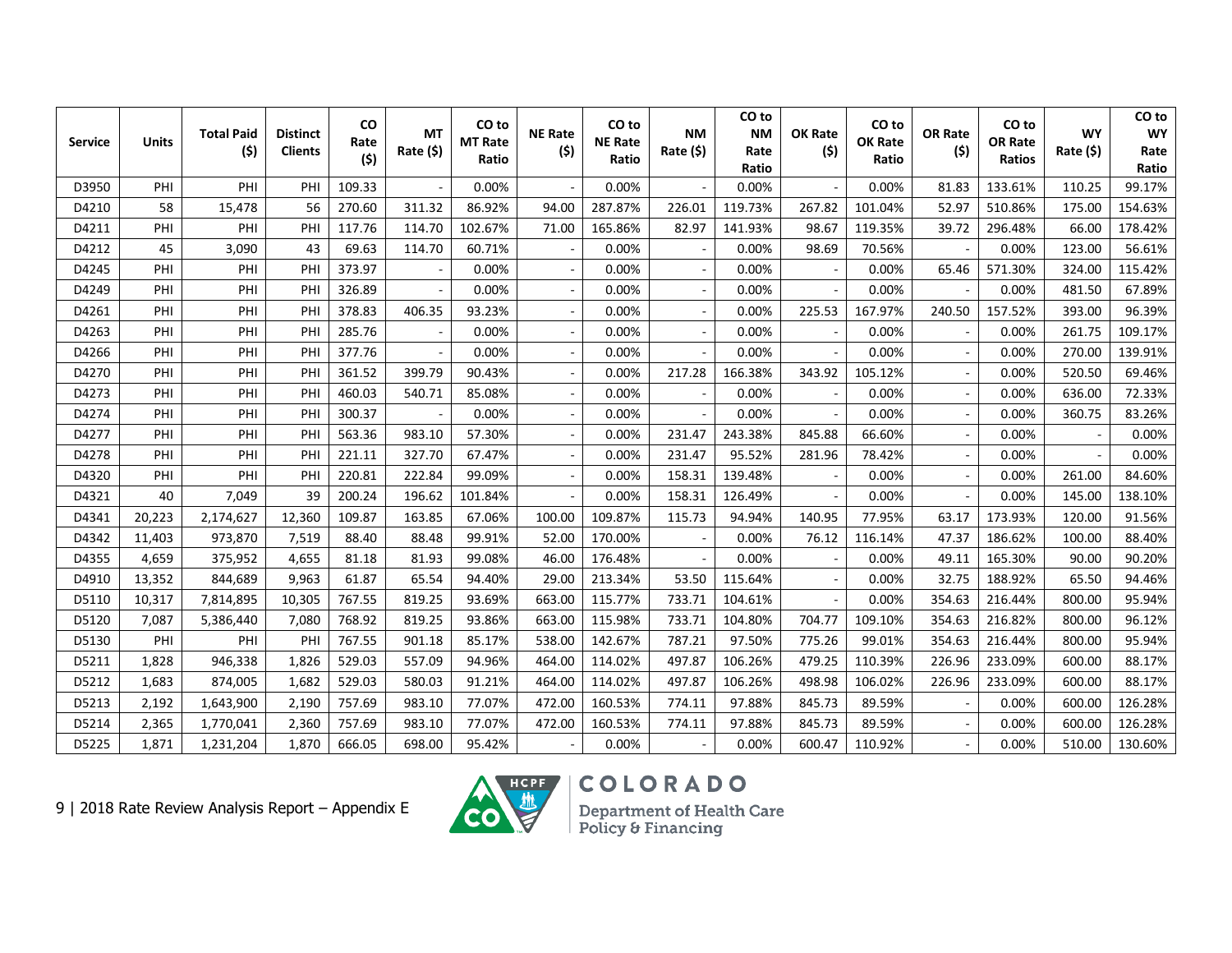| <b>Service</b> | <b>Units</b> | <b>Total Paid</b><br>(\$) | <b>Distinct</b><br><b>Clients</b> | <b>CO</b><br>Rate<br>(\$) | МT<br>Rate (\$) | CO to<br><b>MT Rate</b><br>Ratio | <b>NE Rate</b><br>(5)                                                 | CO <sub>to</sub><br><b>NE Rate</b><br>Ratio | <b>NM</b><br>Rate (\$) | CO <sub>to</sub><br><b>NM</b><br>Rate<br>Ratio | <b>OK Rate</b><br>(5) | CO to<br>OK Rate<br>Ratio | OR Rate<br>(5) | CO to<br><b>OR Rate</b><br>Ratios | <b>WY</b><br>Rate (\$)   | CO to<br><b>WY</b><br>Rate<br>Ratio |
|----------------|--------------|---------------------------|-----------------------------------|---------------------------|-----------------|----------------------------------|-----------------------------------------------------------------------|---------------------------------------------|------------------------|------------------------------------------------|-----------------------|---------------------------|----------------|-----------------------------------|--------------------------|-------------------------------------|
| D5226          | 1,508        | 993,632                   | 1,506                             | 666.05                    | 698.00          | 95.42%                           | $\blacksquare$                                                        | 0.00%                                       | $\sim$                 | 0.00%                                          | 600.47                | 110.92%                   |                | 0.00%                             | 510.00                   | 130.60%                             |
| D5281          | PHI          | PHI                       | PHI                               | 450.26                    |                 | 0.00%                            | $\blacksquare$                                                        | 0.00%                                       |                        | 0.00%                                          | 377.76                | 119.19%                   |                | 0.00%                             | 400.00                   | 112.57%                             |
| D5410          | 478          | 18,973                    | 478                               | 40.04                     | 39.32           | 101.83%                          | 20.00                                                                 | 200.20%                                     | 38.21                  | 104.79%                                        | 33.82                 | 118.38%                   | 18.55          | 215.85%                           | 50.00                    | 80.08%                              |
| D5411          | 516          | 20,464                    | 515                               | 40.04                     | 39.32           | 101.83%                          | 20.00                                                                 | 200.20%                                     | 38.21                  | 104.79%                                        | 33.82                 | 118.38%                   | 18.55          | 215.85%                           | 50.00                    | 80.08%                              |
| D5421          | 163          | 6,495                     | 163                               | 40.04                     | 39.32           | 101.83%                          | 20.00                                                                 | 200.20%                                     | 38.21                  | 104.79%                                        | 33.82                 | 118.38%                   | 19.64          | 203.87%                           | 16.00                    | 250.25%                             |
| D5422          | 256          | 10,051                    | 256                               | 40.04                     | 39.32           | 101.83%                          | 20.00                                                                 | 200.20%                                     | 38.21                  | 104.79%                                        | 33.82                 | 118.38%                   | 19.64          | 203.87%                           | 16.00                    | 250.25%                             |
| D5510          | 311          | 23,568                    | 289                               | $\mathbf{r}$              |                 | 0.00%                            |                                                                       | 0.00%                                       | 84.07                  | 0.00%                                          | 84.57                 | 0.00%                     |                | 0.00%                             |                          | 0.00%                               |
| D5520          | 373          | 29,372                    | 267                               | 80.10                     | 65.54           | 122.22%                          | \$75 for<br>1st<br>tooth,<br>\$28 for<br>each<br>addition<br>al tooth | 0.00%                                       | 67.68                  | 118.35%                                        | 56.39                 | 142.06%                   | 32.75          | 244.58%                           | 36.00                    | 222.50%                             |
| D5610          | 339          | 30,276                    | 313                               | $\sim$                    |                 | 0.00%                            | $\overline{\phantom{a}}$                                              | 0.00%                                       | 79.70                  | 0.00%                                          | $\sim$                | 0.00%                     | $\sim$         | 0.00%                             | $\overline{\phantom{a}}$ | 0.00%                               |
| D5620          | 43           | 5,397                     | 43                                |                           |                 | 0.00%                            |                                                                       | 0.00%                                       | 115.73                 | 0.00%                                          |                       | 0.00%                     |                | 0.00%                             |                          | 0.00%                               |
| D5630          | 108          | 12,382                    | 98                                | 116.89                    | 121.25          | 96.40%                           | 118.00                                                                | 99.06%                                      | 102.63                 | 113.89%                                        | 104.30                | 112.07%                   | 54.56          | 214.24%                           | 90.00                    | 129.88%                             |
| D5640          | 576          | 46,269                    | 398                               | 81.18                     | 98.31           | 82.58%                           | \$75 for<br>1st<br>tooth,<br>\$28 for<br>each<br>addition<br>al tooth | 0.00%                                       | 65.50                  | 123.94%                                        | 84.57                 | 95.99%                    | 32.75          | 247.88%                           | 68.00                    | 119.38%                             |
| D5650          | 955          | 67,969                    | 676                               | 72.00                     | 98.31           | 73.24%                           | \$75 for<br>1st<br>tooth,<br>\$28 for<br>each<br>addition<br>al tooth | 0.00%                                       | 85.15                  | 84.56%                                         | 84.57                 | 85.13%                    | 32.75          | 219.85%                           | 84.86                    | 84.85%                              |

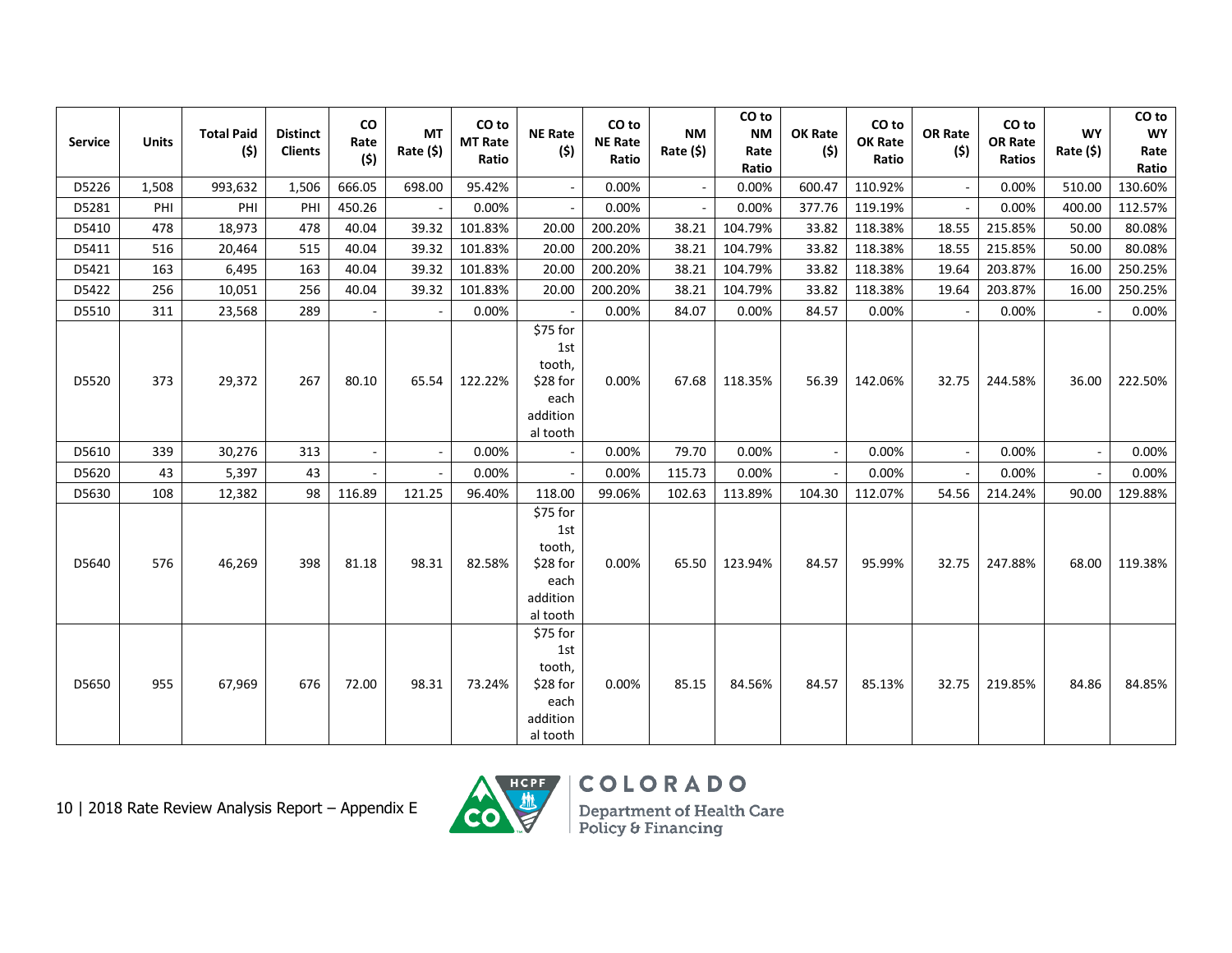| <b>Service</b> | <b>Units</b> | <b>Total Paid</b><br>(5) | <b>Distinct</b><br><b>Clients</b> | <b>CO</b><br>Rate<br>(\$) | <b>MT</b><br>Rate (\$) | CO to<br><b>MT Rate</b><br>Ratio | <b>NE Rate</b><br>(5)    | CO <sub>to</sub><br><b>NE Rate</b><br>Ratio | <b>NM</b><br>Rate $($ \$) | CO <sub>to</sub><br><b>NM</b><br>Rate<br>Ratio | <b>OK Rate</b><br>(5) | CO <sub>to</sub><br>OK Rate<br>Ratio | <b>OR Rate</b><br>(5) | CO <sub>to</sub><br><b>OR Rate</b><br><b>Ratios</b> | <b>WY</b><br>Rate $(5)$ | CO to<br><b>WY</b><br>Rate<br>Ratio |
|----------------|--------------|--------------------------|-----------------------------------|---------------------------|------------------------|----------------------------------|--------------------------|---------------------------------------------|---------------------------|------------------------------------------------|-----------------------|--------------------------------------|-----------------------|-----------------------------------------------------|-------------------------|-------------------------------------|
| D5660          | 148          | 17,049                   | 118                               | 121.77                    | 163.85                 | 74.32%                           | 103.00                   | 118.22%                                     | 111.37                    | 109.34%                                        | 140.95                | 86.39%                               | 49.11                 | 247.95%                                             | 70.00                   | 173.96%                             |
| D5710          | 149          | 36,794                   | 149                               | 254.36                    | 327.70                 | 77.62%                           | 194.00                   | 131.11%                                     |                           | 0.00%                                          | 281.91                | 90.23%                               | 173.74                | 146.40%                                             | 160.00                  | 158.98%                             |
| D5711          | 107          | 26,256                   | 107                               | 255.45                    | 327.70                 | 77.95%                           | 194.00                   | 131.68%                                     |                           | 0.00%                                          | 281.91                | 90.61%                               | 173.74                | 147.03%                                             | 155.00                  | 164.81%                             |
| D5720          | PHI          | PHI                      | PHI                               | 244.07                    | 262.16                 | 93.10%                           | 194.00                   | 125.81%                                     |                           | 0.00%                                          | 225.53                | 108.22%                              | 173.74                | 140.48%                                             | 130.00                  | 187.75%                             |
| D5721          | PHI          | PHI                      | PHI                               | 244.07                    | 262.16                 | 93.10%                           | 194.00                   | 125.81%                                     |                           | 0.00%                                          | 225.53                | 108.22%                              | 173.74                | 140.48%                                             | 130.00                  | 187.75%                             |
| D5730          | 313          | 48,213                   | 312                               | 162.36                    | 196.62                 | 82.58%                           | 102.00                   | 159.18%                                     |                           | 0.00%                                          |                       | 0.00%                                | 32.75                 | 495.76%                                             | 150.00                  | 108.24%                             |
| D5731          | 211          | 32,599                   | 211                               | 162.36                    | 196.62                 | 82.58%                           | 102.00                   | 159.18%                                     |                           | 0.00%                                          |                       | 0.00%                                | 32.75                 | 495.76%                                             | 150.00                  | 108.24%                             |
| D5740          | PHI          | PHI                      | PHI                               | 160.20                    | 163.85                 | 97.77%                           | 102.00                   | 157.06%                                     |                           | 0.00%                                          |                       | 0.00%                                | 32.75                 | 489.16%                                             | 60.00                   | 267.00%                             |
| D5741          | 34           | 5,076                    | 34                                | 161.81                    | 163.85                 | 98.75%                           | 102.00                   | 158.64%                                     |                           | 0.00%                                          |                       | 0.00%                                | 32.75                 | 494.08%                                             | 60.00                   | 269.68%                             |
| D5750          | 1,716        | 345,215                  | 1,716                             | 205.66                    | 262.16                 | 78.45%                           | 169.00                   | 121.69%                                     | 188.89                    | 108.88%                                        | 225.53                | 91.19%                               | 109.12                | 188.47%                                             | 175.00                  | 117.52%                             |
| D5751          | 1,196        | 241,801                  | 1,196                             | 206.72                    | 262.16                 | 78.85%                           | 169.00                   | 122.32%                                     | 188.89                    | 109.44%                                        | 225.53                | 91.66%                               | 109.12                | 189.44%                                             | 175.00                  | 118.13%                             |
| D5760          | 81           | 16,284                   | 81                                | 204.04                    | 262.16                 | 77.83%                           | 169.00                   | 120.73%                                     | 188.89                    | 108.02%                                        | 225.53                | 90.47%                               | 109.12                | 186.99%                                             | 105.00                  | 194.32%                             |
| D5761          | 109          | 21,321                   | 109                               | 204.04                    | 262.16                 | 77.83%                           | 169.00                   | 120.73%                                     | 188.89                    | 108.02%                                        | 225.53                | 90.47%                               | 109.12                | 186.99%                                             | 105.00                  | 194.32%                             |
| D5820          | PHI          | PHI                      | PHI                               | 297.66                    | 327.70                 | 90.83%                           | 236.00                   | 126.13%                                     |                           | 0.00%                                          | 281.91                | 105.59%                              | 154.83                | 192.25%                                             | 270.00                  | 110.24%                             |
| D5821          | PHI          | PHI                      | PHI                               | 297.66                    | 327.70                 | 90.83%                           | 236.00                   | 126.13%                                     |                           | 0.00%                                          | 281.91                | 105.59%                              | 161.03                | 184.85%                                             | 180.00                  | 165.37%                             |
| D5850          | 43           | 3,810                    | 43                                | 88.76                     | 85.20                  | 104.18%                          | 43.00                    | 206.42%                                     | 65.50                     | 135.51%                                        |                       | 0.00%                                | 28.37                 | 312.87%                                             | 30.00                   | 295.87%                             |
| D5851          | PHI          | PHI                      | PHI                               | 88.76                     | 85.20                  | 104.18%                          | 43.00                    | 206.42%                                     | 65.50                     | 135.51%                                        |                       | 0.00%                                | 28.37                 | 312.87%                                             | 40.00                   | 221.90%                             |
| D5862          | PHI          | PHI                      | PHI                               | 297.66                    |                        | 0.00%                            |                          | 0.00%                                       |                           | 0.00%                                          |                       | 0.00%                                |                       | 0.00%                                               | 228.00                  | 130.55%                             |
| D5867          | PHI          | PHI                      | PHI                               | 143.41                    |                        | 0.00%                            |                          | 0.00%                                       |                           | 0.00%                                          |                       | 0.00%                                |                       | 0.00%                                               |                         | 0.00%                               |
| D5932          | PHI          | PHI                      | PHI                               | 1,154.<br>41              |                        | 0.00%                            | $\overline{\phantom{a}}$ | 0.00%                                       | 1,208.1<br>$\overline{7}$ | 95.55%                                         | 2,114.3<br>3          | 54.60%                               | Manual                | 0.00%                                               |                         | 0.00%                               |
| D5951          | PHI          | PHI                      | PHI                               | 362.19                    |                        | 0.00%                            | $\overline{\phantom{a}}$ | 0.00%                                       |                           | 0.00%                                          | 845.73                | 42.83%                               | Manual                | 0.00%                                               |                         | 0.00%                               |
| D5952          | PHI          | PHI                      | PHI                               | 393.86                    |                        | 0.00%                            | $\overline{\phantom{a}}$ | 0.00%                                       | 1,207.5<br>5              | 32.62%                                         | 845.73                | 46.57%                               |                       | 0.00%                                               |                         | 0.00%                               |
| D5982          | PHI          | PHI                      | PHI                               | 184.01                    |                        | 0.00%                            | $\overline{\phantom{a}}$ | 0.00%                                       |                           | 0.00%                                          | 152.23                | 120.87%                              |                       | 0.00%                                               |                         | 0.00%                               |
| D5988          | 37           | 21,722                   | 37                                | 604.94                    |                        | 0.00%                            |                          | 0.00%                                       |                           | 0.00%                                          |                       | 0.00%                                |                       | 0.00%                                               |                         | 0.00%                               |
| D6057          | PHI          | PHI                      | PHI                               | 417.82                    |                        | 0.00%                            | $\overline{\phantom{a}}$ | 0.00%                                       |                           | 0.00%                                          |                       | 0.00%                                |                       | 0.00%                                               |                         | 0.00%                               |
| D6060          | PHI          | PHI                      | PHI                               | 554.19                    |                        | 0.00%                            | $\overline{\phantom{a}}$ | 0.00%                                       |                           | 0.00%                                          |                       | 0.00%                                |                       | 0.00%                                               |                         | $0.00\%$                            |

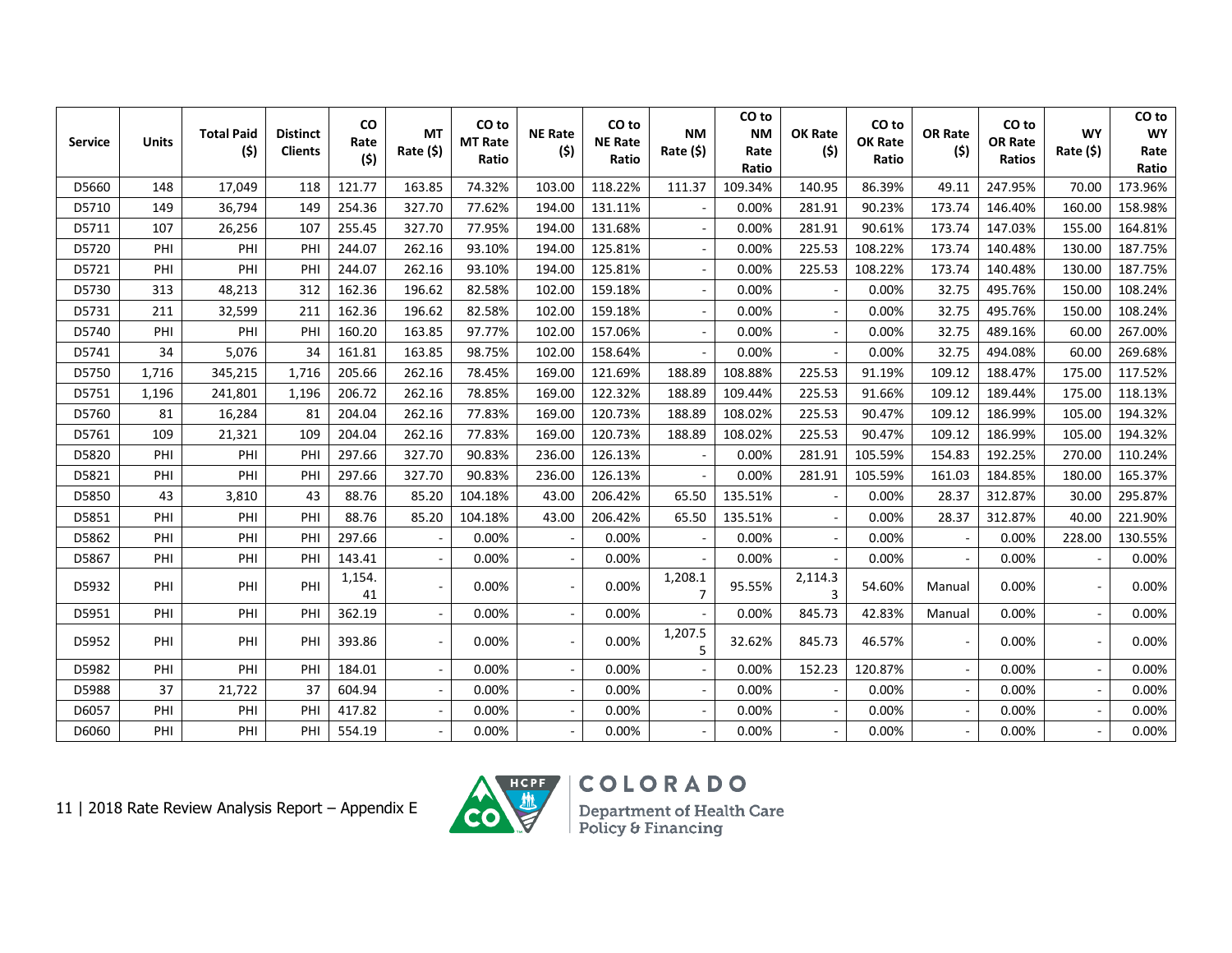| <b>Service</b> | <b>Units</b> | <b>Total Paid</b><br>(5) | <b>Distinct</b><br><b>Clients</b> | CO<br>Rate | <b>MT</b><br>Rate (\$) | CO to<br><b>MT Rate</b> | <b>NE Rate</b><br>(5)    | CO <sub>to</sub><br><b>NE Rate</b> | <b>NM</b><br>Rate (\$) | CO to<br><b>NM</b><br>Rate | <b>OK Rate</b><br>(5) | CO to<br>OK Rate | OR Rate<br>(5) | CO <sub>to</sub><br>OR Rate | <b>WY</b><br>Rate (\$) | CO to<br><b>WY</b><br>Rate |
|----------------|--------------|--------------------------|-----------------------------------|------------|------------------------|-------------------------|--------------------------|------------------------------------|------------------------|----------------------------|-----------------------|------------------|----------------|-----------------------------|------------------------|----------------------------|
|                |              |                          |                                   | (5)        |                        | Ratio                   |                          | Ratio                              |                        | Ratio                      |                       | Ratio            |                | <b>Ratios</b>               |                        | Ratio                      |
| D6070          | PHI          | PHI                      | PHI                               | 541.20     |                        | 0.00%                   | $\overline{\phantom{a}}$ | 0.00%                              |                        | 0.00%                      |                       | 0.00%            |                | 0.00%                       |                        | 0.00%                      |
| D6100          | PHI          | PHI                      | PHI                               | 340.97     |                        | 0.00%                   |                          | 0.00%                              |                        | 0.00%                      |                       | 0.00%            |                | 0.00%                       |                        | 0.00%                      |
| D6241          | PHI          | PHI                      | PHI                               | 446.49     | 589.86                 | 75.69%                  |                          | 0.00%                              |                        | 0.00%                      | 507.44                | 87.99%           |                | 0.00%                       |                        | 0.00%                      |
| D6545          | PHI          | PHI                      | PHI                               | 335.54     |                        | 0.00%                   | $\sim$                   | 0.00%                              |                        | 0.00%                      | 267.82                | 125.29%          |                | 0.00%                       |                        | 0.00%                      |
| D6751          | PHI          | PHI                      | PHI                               | 443.78     | 524.32                 | 84.64%                  | $\blacksquare$           | 0.00%                              |                        | 0.00%                      | 451.05                | 98.39%           |                | 0.00%                       |                        | 0.00%                      |
| D6930          | PHI          | PHI                      | PHI                               | 72.51      | 65.54                  | 110.63%                 | 42.00                    | 172.64%                            | 60.04                  | 120.77%                    | 56.39                 | 128.60%          | 45.83          | 158.22%                     |                        | 0.00%                      |
| D7111          | 8,087        | 903,127                  | 5,260                             | 206.77     | 65.54                  | 315.49%                 | 44.00                    | 469.93%                            | 46.06                  | 448.91%                    | 56.39                 | 366.70%          | 39.73          | 520.44%                     | 52.00                  | 397.63%                    |
| D7140          | 196,085      | 17,924,056               | 74,891                            | 98.33      | 72.09                  | 136.40%                 | 66.00                    | 148.98%                            | 64.42                  | 152.64%                    | 62.02                 | 158.54%          | 99.58          | 98.74%                      | 70.00                  | 140.47%                    |
| D7210          | 41,637       | 6,374,801                | 24,664                            | 157.36     | 131.08                 | 120.05%                 | 93.00                    | 169.20%                            | 109.17                 | 144.14%                    | 112.76                | 139.55%          | 113.50         | 138.64%                     | 132.00                 | 119.21%                    |
| D7220          | 4,768        | 835,587                  | 2,898                             | 180.90     | 150.74                 | 120.01%                 | 122.00                   | 148.28%                            | 127.74                 | 141.62%                    | 129.68                | 139.50%          | 122.76         | 147.36%                     | 160.00                 | 113.06%                    |
| D7230          | 12,371       | 2,756,676                | 6,666                             | 227.53     | 196.62                 | 115.72%                 | 167.00                   | 136.25%                            | 158.31                 | 143.72%                    | 169.14                | 134.52%          | 166.40         | 136.74%                     | 175.00                 | 130.02%                    |
| D7240          | 22,692       | 5,965,301                | 8,447                             | 267.00     | 235.94                 | 113.16%                 | 202.00                   | 132.18%                            | 186.71                 | 143.00%                    | 202.96                | 131.55%          | 204.59         | 130.50%                     | 200.00                 | 133.50%                    |
| D7241          | 741          | 259,816                  | 420                               | 356.67     | 327.70                 | 108.84%                 | 212.00                   | 168.24%                            | 210.72                 | 169.26%                    | 281.91                | 126.52%          | Manual         | 0.00%                       | 240.00                 | 148.61%                    |
| D7250          | 3,721        | 606,267                  | 2,330                             | 166.46     | 131.08                 | 126.99%                 | 88.00                    | 189.16%                            | 121.20                 | 137.34%                    | 112.76                | 147.62%          | 152.76         | 108.97%                     | 120.00                 | 138.72%                    |
| D7251          | 34           | 11,116                   | 33                                | 342.41     |                        | 0.00%                   |                          | 0.00%                              |                        | 0.00%                      |                       | 0.00%            | Manual         | 0.00%                       |                        | 0.00%                      |
| D7260          | PHI          | PHI                      | PHI                               | 341.51     |                        | 0.00%                   |                          | 0.00%                              | 241.30                 | 141.53%                    |                       | 0.00%            | 127.67         | 267.49%                     |                        | 0.00%                      |
| D7261          | 178          | 74,483                   | 178                               | 428.53     |                        | 0.00%                   | $\overline{\phantom{a}}$ | 0.00%                              |                        | 0.00%                      | 296.01                | 144.77%          | Manual         | 0.00%                       |                        | 0.00%                      |
| D7270          | 80           | 18,925                   | 56                                | 237.04     | 235.94                 | 100.47%                 | 150.00                   | 158.03%                            | 279.50                 | 84.81%                     | 202.96                | 116.79%          | 85.10          | 278.54%                     | 180.00                 | 131.69%                    |
| D7272          | PHI          | PHI                      | PHI                               | 386.47     |                        | 0.00%                   |                          | 0.00%                              |                        | 0.00%                      |                       | 0.00%            |                | 0.00%                       |                        | 0.00%                      |
| D7280          | 1,364        | 278,300                  | 1,007                             | 207.81     | 196.62                 | 105.69%                 | 140.00                   | 148.44%                            | 144.12                 | 144.19%                    | 169.14                | 122.86%          |                | 0.00%                       | 158.06                 | 131.48%                    |
| D7282          | 121          | 28,827                   | 93                                | 241.98     | 239.22                 | 101.15%                 | 114.00                   | 212.26%                            |                        | 0.00%                      | 205.80                | 117.58%          |                | 0.00%                       |                        | 0.00%                      |
| D7283          | 1,260        | 286,605                  | 929                               | 233.25     | 249.08                 | 93.64%                  | 135.00                   | 172.78%                            | 274.40                 | 85.00%                     | 214.24                | 108.87%          |                | 0.00%                       | 99.68                  | 234.00%                    |
| D7285          | 69           | 11,552                   | 68                                | 168.30     |                        | 0.00%                   | 94.00                    | 179.04%                            | 128.83                 | 130.64%                    | 146.59                | 114.81%          | Manual         | 0.00%                       |                        | 0.00%                      |
| D7286          | 351          | 44,537                   | 339                               | 134.22     |                        | 0.00%                   | 85.00                    | 157.91%                            | 128.83                 | 104.18%                    | 112.76                | 119.03%          | 63.84          | 210.24%                     | 150.00                 | 89.48%                     |
| D7290          | PHI          | PHI                      | PHI                               | 208.37     |                        | 0.00%                   | $\blacksquare$           | 0.00%                              | 144.12                 | 144.58%                    |                       | 0.00%            |                | 0.00%                       |                        | 0.00%                      |
| D7291          | PHI          | PHI                      | PHI                               | 132.05     |                        | 0.00%                   |                          | 0.00%                              |                        | 0.00%                      |                       | 0.00%            |                | 0.00%                       |                        | 0.00%                      |
| D7310          | 287          | 34,264                   | 278                               | 125.03     | 137.63                 | 90.85%                  | 88.00                    | 142.08%                            | 115.95                 | 107.83%                    | 118.41                | 105.59%          |                | 0.00%                       |                        | 0.00%                      |
| D7311          | 411          | 49,454                   | 397                               | 125.03     | 173.68                 | 71.99%                  | 71.00                    | 176.10%                            |                        | 0.00%                      |                       | 0.00%            |                | 0.00%                       | 167.25                 | 74.76%                     |

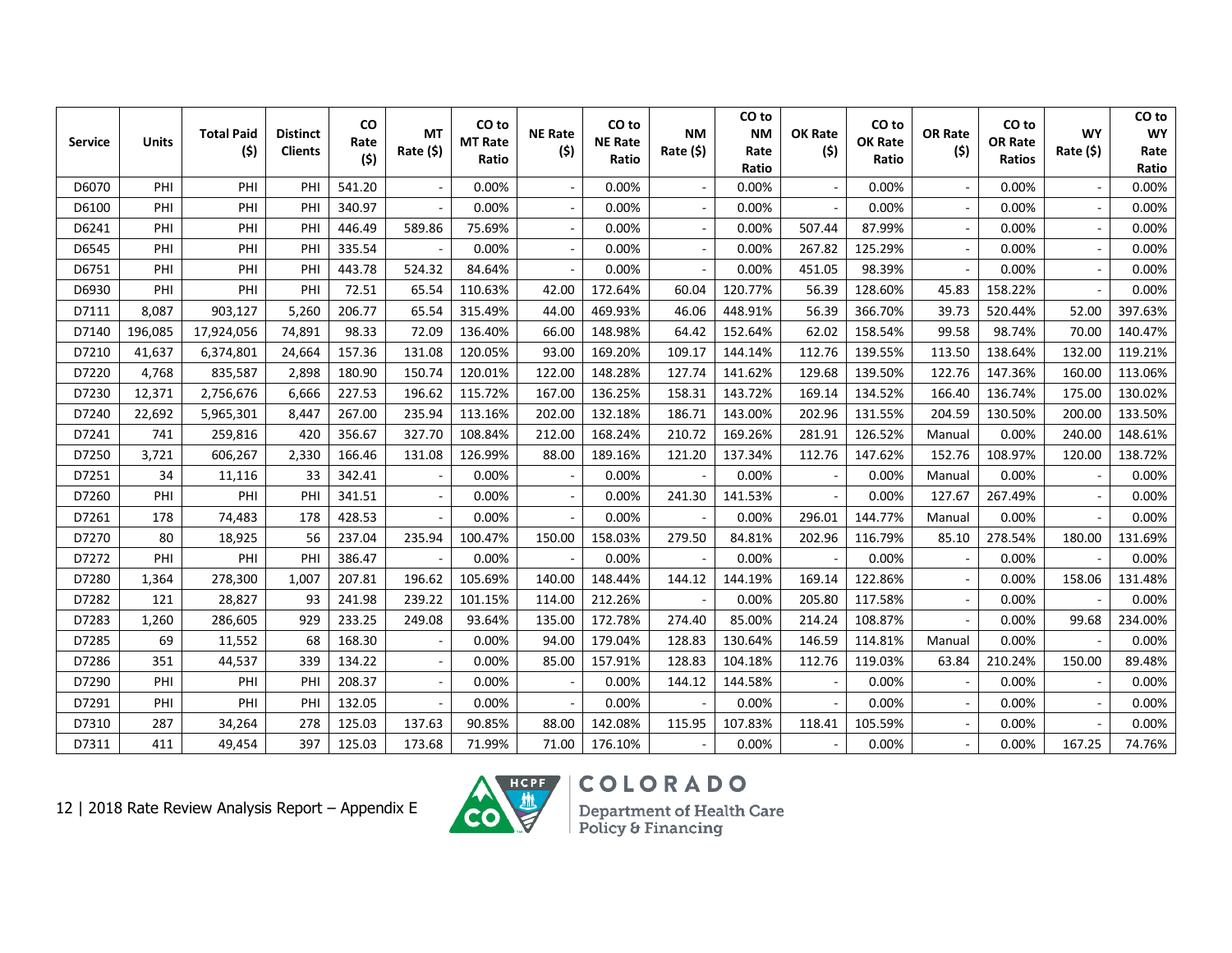| <b>Service</b> | <b>Units</b> | <b>Total Paid</b><br>(\$) | <b>Distinct</b><br><b>Clients</b> | <b>CO</b><br>Rate<br>(5) | <b>MT</b><br>Rate (\$) | CO to<br><b>MT Rate</b><br>Ratio | <b>NE Rate</b><br>(5)    | CO to<br><b>NE Rate</b><br>Ratio | <b>NM</b><br>Rate (\$)    | CO to<br><b>NM</b><br>Rate<br>Ratio | <b>OK Rate</b><br>(5)   | CO to<br>OK Rate<br>Ratio | <b>OR Rate</b><br>(5) | CO <sub>to</sub><br>OR Rate<br><b>Ratios</b> | <b>WY</b><br>Rate (\$) | CO to<br><b>WY</b><br>Rate<br>Ratio |
|----------------|--------------|---------------------------|-----------------------------------|--------------------------|------------------------|----------------------------------|--------------------------|----------------------------------|---------------------------|-------------------------------------|-------------------------|---------------------------|-----------------------|----------------------------------------------|------------------------|-------------------------------------|
| D7320          | 285          | 47,562                    | 278                               | 184.01                   | 173.68                 | 105.95%                          | 94.00                    | 195.76%                          | 195.43                    | 94.16%                              |                         | 0.00%                     | 49.65                 | 370.61%                                      |                        | 0.00%                               |
| D7321          | 199          | 35,297                    | 196                               | 184.01                   | 252.33                 | 72.92%                           | 76.00                    | 242.12%                          |                           | 0.00%                               | 217.08                  | 84.77%                    | 58.96                 | 312.09%                                      | 263.25                 | 69.90%                              |
| D7410          | 47           | 7,788                     | 46                                | 172.11                   |                        | 0.00%                            |                          | 0.00%                            | 98.25                     | 175.18%                             | 140.95                  | 122.11%                   |                       | 0.00%                                        | 120.00                 | 143.43%                             |
| D7411          | PHI          | PHI                       | PHI                               | 254.92                   |                        | 0.00%                            | $\overline{\phantom{a}}$ | 0.00%                            | 167.05                    | 152.60%                             | 138.14                  | 184.54%                   |                       | 0.00%                                        | 125.00                 | 203.94%                             |
| D7412          | PHI          | PHI                       | PHI                               | 638.77                   |                        | 0.00%                            | $\sim$                   | 0.00%                            | 167.05                    | 382.38%                             | 191.70                  | 333.21%                   |                       | 0.00%                                        |                        | 0.00%                               |
| D7441          | PHI          | PHI                       | PHI                               | 459.85                   |                        | 0.00%                            |                          | 0.00%                            | 489.14                    | 94.01%                              | 451.05                  | 101.95%                   | Manual                | 0.00%                                        |                        | 0.00%                               |
| D7450          | PHI          | PHI                       | PHI                               | 210.54                   |                        | 0.00%                            | $\overline{a}$           | 0.00%                            | 310.07                    | 67.90%                              | 191.70                  | 109.83%                   | 219.49                | 95.92%                                       | 194.06                 | 108.49%                             |
| D7451          | PHI          | PHI                       | PHI                               | 276.00                   |                        | 0.00%                            |                          | 0.00%                            | 449.83                    | 61.36%                              | 248.09                  | 111.25%                   | Manual                | 0.00%                                        | 291.10                 | 94.81%                              |
| D7460          | PHI          | PHI                       | PHI                               | 219.20                   |                        | 0.00%                            |                          | 0.00%                            | 114.64                    | 191.21%                             | 188.88                  | 116.05%                   |                       | 0.00%                                        | 194.06                 | 112.95%                             |
| D7461          | PHI          | PHI                       | PHI                               | 310.65                   |                        | 0.00%                            | ÷,                       | 0.00%                            | 232.55                    | 133.58%                             | 267.82                  | 115.99%                   |                       | 0.00%                                        | 291.10                 | 106.72%                             |
| D7465          | PHI          | PHI                       | PHI                               | 166.70                   |                        | 0.00%                            |                          | 0.00%                            | 41.49                     | 401.78%                             | 147.99                  | 112.64%                   | Manual                | 0.00%                                        | 120.00                 | 138.92%                             |
| D7471          | PHI          | PHI                       | PHI                               | 270.60                   |                        | 0.00%                            | 110.00                   | 246.00%                          | 156.12                    | 173.33%                             | 239.64                  | 112.92%                   | 49.65                 | 545.02%                                      |                        | 0.00%                               |
| D7472          | PHI          | PHI                       | PHI                               | 319.84                   |                        | 0.00%                            |                          | 0.00%                            | 156.12                    | 204.87%                             | 197.34                  | 162.08%                   |                       | 0.00%                                        |                        | 0.00%                               |
| D7473          | 210          | 60,286                    | 134                               | 311.73                   |                        | 0.00%                            |                          | 0.00%                            | 156.12                    | 199.67%                             | 202.96                  | 153.59%                   |                       | 0.00%                                        |                        | 0.00%                               |
| D7485          | PHI          | PHI                       | PHI                               | 287.93                   |                        | 0.00%                            | $\blacksquare$           | 0.00%                            |                           | 0.00%                               | 222.70                  | 129.29%                   |                       | 0.00%                                        |                        | 0.00%                               |
| D7490          | PHI          | PHI                       | PHI                               | 3,626.<br>06             |                        | 0.00%                            | $\blacksquare$           | 0.00%                            | 1,606.0<br>7              | 225.77%                             | 3,495.7<br>0            | 103.73%                   |                       | 0.00%                                        |                        | 0.00%                               |
| D7510          | 368          | 34,892                    | 356                               | 98.50                    | 88.48                  | 111.32%                          | 42.00                    | 234.52%                          | 111.37                    | 88.44%                              | 76.12                   | 129.41%                   | 88.66                 | 111.10%                                      | 90.00                  | 109.44%                             |
| D7511          | PHI          | PHI                       | PHI                               | 285.18                   | 144.19                 | 197.78%                          |                          | 0.00%                            |                           | 0.00%                               | 124.04                  | 229.90%                   | Manual                | 0.00%                                        |                        | 0.00%                               |
| D7520          | PHI          | PHI                       | PHI                               | 168.30                   | 196.62                 | 85.60%                           |                          | 0.00%                            | 111.37                    | 151.12%                             | 169.14                  | 99.50%                    | 53.92                 | 312.13%                                      |                        | 0.00%                               |
| D7521          | PHI          | PHI                       | PHI                               | 238.69                   | 245.78                 | 97.12%                           |                          | 0.00%                            |                           | 0.00%                               | 211.44                  | 112.89%                   | Manual                | 0.00%                                        |                        | 0.00%                               |
| D7530          | 50           | 6,764                     | 50                                | 152.08                   |                        | 0.00%                            | $\overline{\phantom{a}}$ | 0.00%                            | 55.68                     | 273.13%                             | 118.41                  | 128.44%                   | 113.50                | 133.99%                                      |                        | 0.00%                               |
| D7540          | PHI          | PHI                       | PHI                               | 313.87                   | 278.55                 | 112.68%                          |                          | 0.00%                            | 90.62                     | 346.36%                             | 239.64                  | 130.98%                   | Manual                | 0.00%                                        |                        | 0.00%                               |
| D7550          | 79           | 16,169                    | 76                                | 223.53                   | 229.39                 | 97.45%                           |                          | 0.00%                            | 173.60                    | 128.76%                             | 197.34                  | 113.27%                   | Manual                | 0.00%                                        |                        | 0.00%                               |
| D7560          | PHI          | PHI                       | PHI                               | 490.33                   | 426.01                 | 115.10%                          | $\overline{a}$           | 0.00%                            | 173.60                    | 282.45%                             | 366.49                  | 133.79%                   | Manual                | 0.00%                                        |                        | 0.00%                               |
| D7610          | PHI          | PHI                       | PHI                               | 1,843.<br>34             |                        | 0.00%                            | $\blacksquare$           | 0.00%                            | 472.89                    | 389.80%                             | 1,635.0<br>9            | 112.74%                   | Manual                | 0.00%                                        |                        | 0.00%                               |
| D7630          | 44           | 80,057                    | 44                                | 1,844.<br>95             |                        | 0.00%                            | $\sim$                   | 0.00%                            | 2,278.6<br>$\overline{4}$ | 80.97%                              | 1,860.6<br>$\mathbf{1}$ | 99.16%                    | Manual                | 0.00%                                        |                        | 0.00%                               |



COLORADO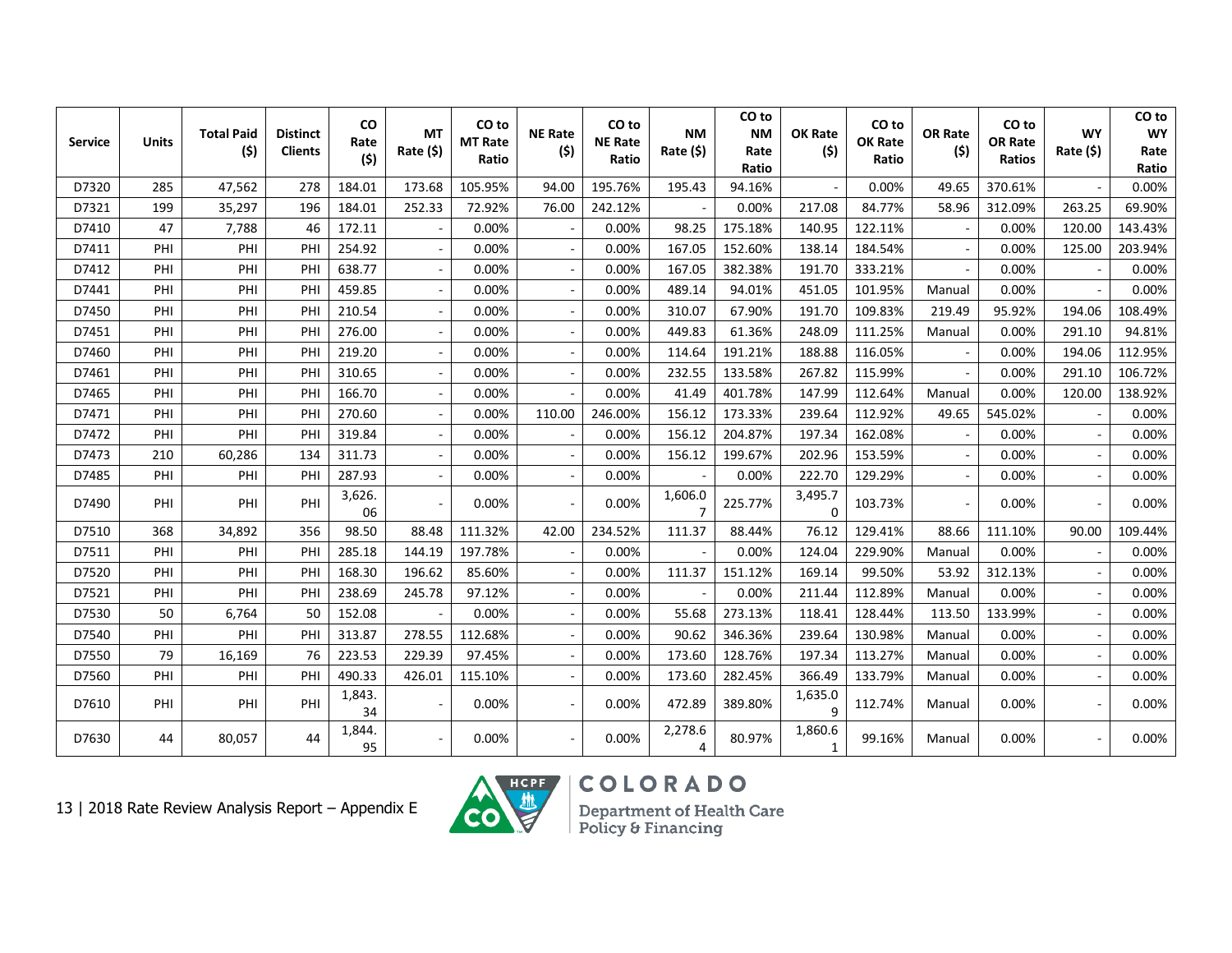| <b>Service</b> | <b>Units</b> | <b>Total Paid</b><br>(5) | <b>Distinct</b><br><b>Clients</b> | CO<br>Rate<br>(5) | <b>MT</b><br>Rate (\$) | CO to<br><b>MT Rate</b><br>Ratio | <b>NE Rate</b><br>(5)    | CO <sub>to</sub><br><b>NE Rate</b><br>Ratio | NΜ<br>Rate (\$)           | CO to<br><b>NM</b><br>Rate<br>Ratio | <b>OK Rate</b><br>(\$)    | CO to<br>OK Rate<br>Ratio | OR Rate<br>(5) | CO to<br>OR Rate<br>Ratios | <b>WY</b><br>Rate (\$) | CO to<br><b>WY</b><br>Rate<br>Ratio |
|----------------|--------------|--------------------------|-----------------------------------|-------------------|------------------------|----------------------------------|--------------------------|---------------------------------------------|---------------------------|-------------------------------------|---------------------------|---------------------------|----------------|----------------------------|------------------------|-------------------------------------|
| D7640          | PHI          | PHI                      | PHI                               | 1,424.<br>45      |                        | 0.00%                            |                          | 0.00%                                       | 1,517.6<br>4              | 93.86%                              | 1,127.6<br>5              | 126.32%                   | Manual         | 0.00%                      |                        | 0.00%                               |
| D7650          | PHI          | PHI                      | PHI                               | 1,658.<br>79      |                        | 0.00%                            | $\overline{\phantom{a}}$ | 0.00%                                       | 376.68                    | 440.37%                             | 1,776.0<br>4              | 93.40%                    | Manual         | 0.00%                      |                        | 0.00%                               |
| D7660          | PHI          | PHI                      | PHI                               | 1,364.<br>91      |                        | 0.00%                            | $\overline{\phantom{a}}$ | 0.00%                                       | 197.62                    | 690.68%                             | 1,071.2<br>6              | 127.41%                   | Manual         | 0.00%                      |                        | 0.00%                               |
| D7670          | PHI          | PHI                      | PHI                               | 583.95            |                        | 0.00%                            | $\overline{\phantom{a}}$ | 0.00%                                       | 270.76                    | 215.67%                             | 563.82                    | 103.57%                   | 439.52         | 132.86%                    |                        | 0.00%                               |
| D7671          | PHI          | PHI                      | PHI                               | 774.33            |                        | 0.00%                            |                          | 0.00%                                       |                           | 0.00%                               | 338.30                    | 228.89%                   |                | 0.00%                      |                        | 0.00%                               |
| D7680          | PHI          | PHI                      | PHI                               | 2,764.<br>48      |                        | 0.00%                            | $\overline{\phantom{a}}$ | 0.00%                                       | 561.19                    | 492.61%                             |                           | 0.00%                     | Manual         | 0.00%                      |                        | 0.00%                               |
| D7710          | PHI          | PHI                      | PHI                               | 1,921.<br>81      |                        | 0.00%                            | $\overline{\phantom{a}}$ | 0.00%                                       | 634.34                    | 302.96%                             | 1,945.1<br>9              | 98.80%                    | Manual         | 0.00%                      |                        | 0.00%                               |
| D7730          | 39           | 78,308                   | 35                                | 2,036.<br>01      |                        | 0.00%                            | $\overline{\phantom{a}}$ | 0.00%                                       | 2,547.2<br>3              | 79.93%                              | 2,170.7<br>$\mathbf 1$    | 93.79%                    | Manual         | 0.00%                      |                        | 0.00%                               |
| D7740          | PHI          | PHI                      | PHI                               | 1,533.<br>77      |                        | 0.00%                            | $\overline{\phantom{a}}$ | 0.00%                                       | 1,706.6<br>$\overline{7}$ | 89.87%                              | 1,268.6<br>$\Omega$       | 120.90%                   | Manual         | 0.00%                      |                        | 0.00%                               |
| D7750          | PHI          | PHI                      | PHI                               | 1,752.<br>43      |                        | 0.00%                            | $\overline{\phantom{a}}$ | 0.00%                                       | 376.68                    | 465.23%                             | 1,832.4<br>$\overline{3}$ | 95.63%                    | Manual         | 0.00%                      |                        | 0.00%                               |
| D7770          | PHI          | PHI                      | PHI                               | 1,145.<br>18      |                        | 0.00%                            | $\overline{\phantom{a}}$ | 0.00%                                       | 270.76                    | 422.95%                             | 1,071.2<br>6              | 106.90%                   | Manual         | 0.00%                      |                        | 0.00%                               |
| D7771          | PHI          | PHI                      | PHI                               | 1,096.<br>99      |                        | 0.00%                            | $\overline{\phantom{a}}$ | 0.00%                                       |                           | 0.00%                               | 662.48                    | 165.59%                   |                | 0.00%                      |                        | 0.00%                               |
| D7780          | PHI          | PHI                      | PHI                               | 3,424.<br>21      |                        | 0.00%                            | $\overline{\phantom{a}}$ | 0.00%                                       | 561.19                    | 610.17%                             | 3,439.3<br>1              | 99.56%                    | Manual         | 0.00%                      |                        | 0.00%                               |
| D7820          | PHI          | PHI                      | PHI                               | 243.55            |                        | 0.00%                            |                          | 0.00%                                       |                           | 0.00%                               | 253.72                    | 95.99%                    |                | 0.00%                      |                        | 0.00%                               |
| D7830          | PHI          | PHI                      | PHI                               | 324.18            |                        | 0.00%                            |                          | 0.00%                                       |                           | 0.00%                               | 256.54                    | 126.37%                   |                | 0.00%                      |                        | 0.00%                               |
| D7870          | PHI          | PHI                      | PHI                               | 174.28            |                        | 0.00%                            |                          | 0.00%                                       |                           | 0.00%                               | 112.76                    | 154.55%                   |                | 0.00%                      |                        | 0.00%                               |
| D7880          | 59           | 27,315                   | 59                                | 476.05            |                        | 0.00%                            |                          | 0.00%                                       |                           | 0.00%                               | 400.31                    | 118.92%                   |                | 0.00%                      |                        | 0.00%                               |
| D7910          | 36           | 4,580                    | 36                                | 127.71            | 137.63                 | 92.79%                           | $\overline{\phantom{a}}$ | 0.00%                                       | 75.33                     | 169.54%                             | 118.41                    | 107.86%                   | 82.63          | 154.56%                    |                        | 0.00%                               |
| D7911          | 100          | 23,418                   | 93                                | 239.72            | 176.96                 | 135.47%                          |                          | 0.00%                                       | 109.17                    | 219.58%                             | 152.23                    | 157.47%                   | 123.94         | 193.42%                    |                        | 0.00%                               |
| D7912          | PHI          | PHI                      | PHI                               | 384.39            | 262.16                 | 146.62%                          |                          | 0.00%                                       | 255.49                    | 150.45%                             | 225.53                    | 170.43%                   | 179.04         | 214.69%                    |                        | 0.00%                               |

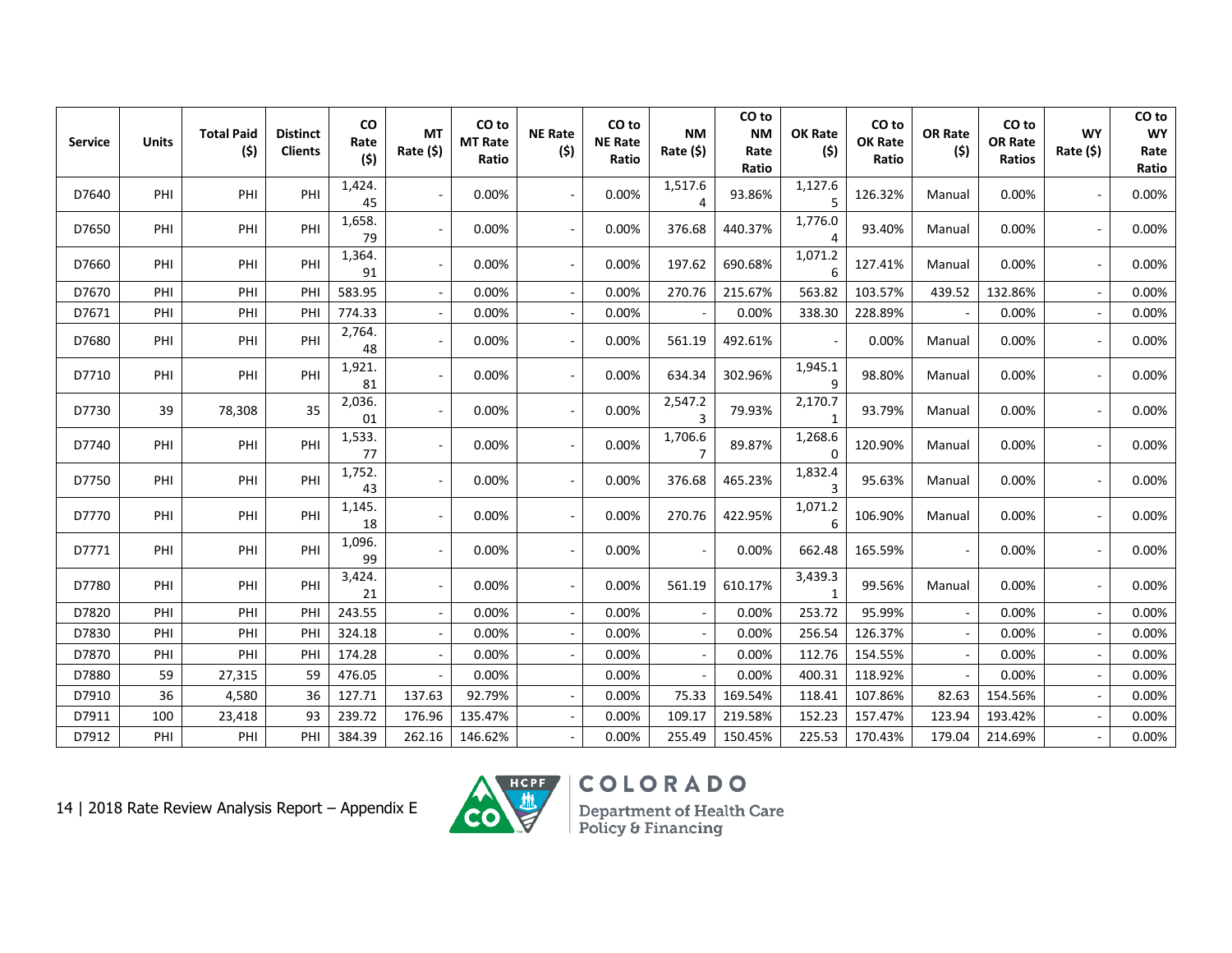| <b>Service</b> | <b>Units</b> | <b>Total Paid</b><br>(\$) | <b>Distinct</b><br><b>Clients</b> | <b>CO</b><br>Rate<br>(5) | <b>MT</b><br>Rate (\$)  | CO to<br><b>MT Rate</b><br>Ratio | <b>NE Rate</b><br>(5)    | CO to<br><b>NE Rate</b><br>Ratio | <b>NM</b><br>Rate (\$) | CO <sub>to</sub><br><b>NM</b><br>Rate<br>Ratio | OK Rate<br>(5)            | CO to<br>OK Rate<br>Ratio | <b>OR Rate</b><br>(5) | CO to<br><b>OR Rate</b><br>Ratios | <b>WY</b><br>Rate (\$) | CO to<br><b>WY</b><br>Rate<br>Ratio |
|----------------|--------------|---------------------------|-----------------------------------|--------------------------|-------------------------|----------------------------------|--------------------------|----------------------------------|------------------------|------------------------------------------------|---------------------------|---------------------------|-----------------------|-----------------------------------|------------------------|-------------------------------------|
| D7921          | PHI          | PHI                       | PHI                               |                          |                         | 0.00%                            | $\sim$                   | 0.00%                            |                        | 0.00%                                          |                           | 0.00%                     |                       | 0.00%                             |                        | 0.00%                               |
| D7940          | PHI          | PHI                       | PHI                               | 1,562.<br>45             |                         | 0.00%                            | $\overline{\phantom{a}}$ | 0.00%                            | 1,471.7<br>6           | 106.16%                                        | 1,494.1<br>3              | 104.57%                   |                       | 0.00%                             |                        | 0.00%                               |
| D7941          | PHI          | PHI                       | PHI                               | 4,017.<br>36             |                         | 0.00%                            | $\overline{\phantom{a}}$ | 0.00%                            |                        | 0.00%                                          | 3,946.7<br>6              | 101.79%                   |                       | 0.00%                             |                        | 0.00%                               |
| D7945          | 31           | 143,184                   | 31                                | 4,683.<br>50             |                         | 0.00%                            | $\overline{\phantom{a}}$ | 0.00%                            |                        | 0.00%                                          | 3,185.6<br>0              | 147.02%                   |                       | 0.00%                             |                        | 0.00%                               |
| D7946          | PHI          | PHI                       | PHI                               | 3,576.<br>82             |                         | 0.00%                            | $\overline{\phantom{a}}$ | 0.00%                            |                        | 0.00%                                          | 3,523.8<br>8              | 101.50%                   |                       | 0.00%                             |                        | 0.00%                               |
| D7947          | PHI          | PHI                       | PHI                               | 3,722.<br>39             |                         | 0.00%                            | $\overline{\phantom{a}}$ | 0.00%                            |                        | 0.00%                                          | 3,523.8<br>8              | 105.63%                   |                       | 0.00%                             |                        | 0.00%                               |
| D7949          | PHI          | PHI                       | PHI                               | 4,776.<br>67             |                         | 0.00%                            | $\overline{\phantom{a}}$ | 0.00%                            |                        | 0.00%                                          | 5,750.9<br>8              | 83.06%                    |                       | 0.00%                             |                        | 0.00%                               |
| D7950          | PHI          | PHI                       | PHI                               | 1,360.<br>77             |                         | 0.00%                            | $\overline{\phantom{a}}$ | 0.00%                            | 218.36                 | 623.18%                                        | 1,212.2<br>$\overline{2}$ | 112.25%                   | Manual                | 0.00%                             |                        | 0.00%                               |
| D7953          | PHI          | PHI                       | PHI                               |                          |                         | 0.00%                            | $\overline{a}$           | 0.00%                            |                        | 0.00%                                          |                           | 0.00%                     |                       | 0.00%                             | 162.75                 | 0.00%                               |
| D7955          | PHI          | PHI                       | PHI                               | 2,303.<br>70             |                         | 0.00%                            | $\overline{\phantom{a}}$ | 0.00%                            | 333.00                 | 691.80%                                        |                           | 0.00%                     |                       | 0.00%                             |                        | 0.00%                               |
| D7960          | 741          | 139,622                   | 673                               | 192.12                   |                         | 0.00%                            | 92.00                    | 208.83%                          | 134.29                 | 143.07%                                        | 169.14                    | 113.59%                   | 80.85                 | 237.63%                           | 120.00                 | 160.10%                             |
| D7963          | PHI          | PHI                       | PHI                               | 216.48                   |                         | 0.00%                            |                          | 0.00%                            |                        | 0.00%                                          |                           | 0.00%                     | Manual                | 0.00%                             | 160.00                 | 135.30%                             |
| D7970          | 181          | 37,901                    | 165                               | 216.48                   | 262.16                  | 82.58%                           | $\sim$                   | 0.00%                            | 151.77                 | 142.64%                                        | 225.53                    | 95.98%                    | 85.10                 | 254.38%                           |                        | 0.00%                               |
| D7971          | 299          | 29,652                    | 296                               | 101.20                   |                         | 0.00%                            | $\overline{\phantom{a}}$ | 0.00%                            | 53.50                  | 189.15%                                        | 95.86                     | 105.57%                   | Manual                | 0.00%                             |                        | 0.00%                               |
| D7972          | PHI          | PHI                       | PHI                               | 314.99                   |                         | 0.00%                            | $\overline{\phantom{a}}$ | 0.00%                            |                        | 0.00%                                          | 290.36                    | 108.48%                   |                       | 0.00%                             |                        | 0.00%                               |
| D7980          | PHI          | PHI                       | PHI                               | 354.41                   |                         | 0.00%                            | $\overline{\phantom{a}}$ | 0.00%                            | 58.96                  | 601.10%                                        | 233.98                    | 151.47%                   | Manual                | 0.00%                             |                        | 0.00%                               |
| D7982          | PHI          | PHI                       | PHI                               | 727.37                   |                         | 0.00%                            | $\overline{\phantom{a}}$ | 0.00%                            | 136.47                 | 532.99%                                        | 690.69                    | 105.31%                   | Manual                | 0.00%                             |                        | 0.00%                               |
| D7983          | PHI          | PHI                       | PHI                               | 528.77                   |                         | 0.00%                            |                          | 0.00%                            | 343.93                 | 153.74%                                        | 479.25                    | 110.33%                   | Manual                | 0.00%                             |                        | 0.00%                               |
| D7997          | 43           | 5,094                     | 42                                | 122.87                   |                         | 0.00%                            | $\sim$                   | 0.00%                            |                        | 0.00%                                          |                           | 0.00%                     | Manual                | 0.00%                             |                        | 0.00%                               |
| D8050          | PHI          | PHI                       | PHI                               | 987.48                   | 1,081.4<br>$\mathbf{1}$ | 91.31%                           | $\overline{\phantom{a}}$ | 0.00%                            |                        | 0.00%                                          | 310.00                    | 318.54%                   | Manual                | 0.00%                             |                        | 0.00%                               |

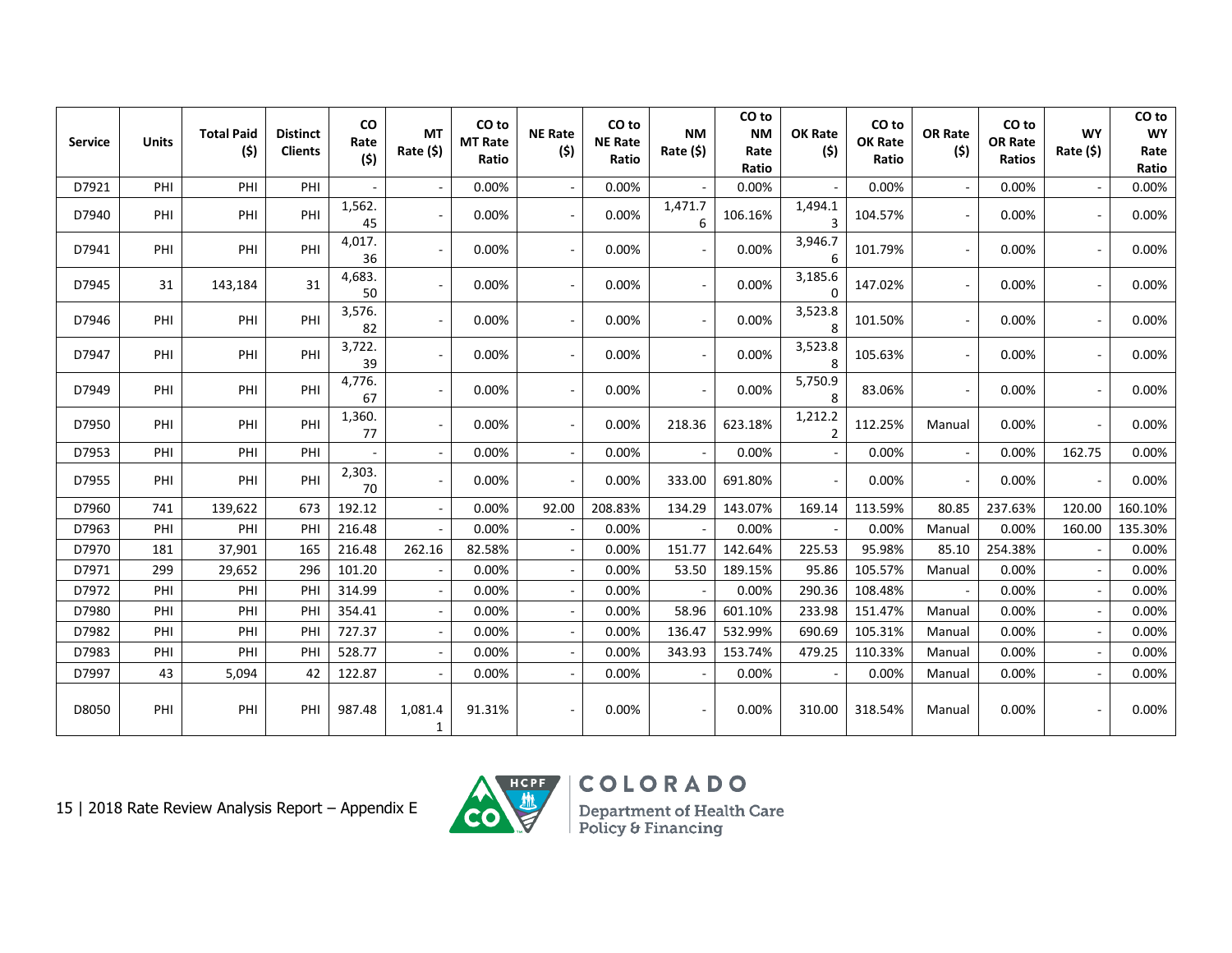| <b>Service</b> | <b>Units</b> | <b>Total Paid</b><br>(\$) | <b>Distinct</b><br><b>Clients</b> | <b>CO</b><br>Rate<br>(\$) | <b>MT</b><br>Rate (\$)    | CO to<br><b>MT Rate</b><br>Ratio | <b>NE Rate</b><br>(5) | CO to<br><b>NE Rate</b><br>Ratio | <b>NM</b><br>Rate (\$)    | CO <sub>to</sub><br><b>NM</b><br>Rate<br>Ratio | OK Rate<br>(5) | CO to<br>OK Rate<br>Ratio | OR Rate<br>(5) | CO <sub>to</sub><br><b>OR Rate</b><br>Ratios | <b>WY</b><br>Rate (\$) | CO to<br><b>WY</b><br>Rate<br>Ratio |
|----------------|--------------|---------------------------|-----------------------------------|---------------------------|---------------------------|----------------------------------|-----------------------|----------------------------------|---------------------------|------------------------------------------------|----------------|---------------------------|----------------|----------------------------------------------|------------------------|-------------------------------------|
| D8060          | 2,529        | 2,890,688                 | 2,529                             | 1,160.<br>87              | 1,212.4<br>9              | 95.74%                           |                       | 0.00%                            |                           | 0.00%                                          | 310.00         | 374.47%                   | Manual         | 0.00%                                        |                        | 0.00%                               |
| D8070          | 191          | 485,797                   | 191                               | 1,986.<br>53              | 2,982.0<br>$\overline{7}$ | 66.62%                           |                       | 0.00%                            | 3,680.5<br>4              | 53.97%                                         |                | 0.00%                     | Manual         | 0.00%                                        |                        | 0.00%                               |
| D8080          | 2,516        | 7,188,421                 | 2,515                             | 2,308.<br>91              | 2,982.0<br>$\overline{7}$ | 77.43%                           |                       | 0.00%                            | 3,681.1<br>$\overline{7}$ | 62.72%                                         | <b>MANUA</b>   | 0.00%                     | Manual         | 0.00%                                        |                        | 0.00%                               |
| D8090          | 7,822        | 24,859,693                | 7,820                             | 2,631.<br>29              | 3,113.1<br>5              | 84.52%                           |                       | 0.00%                            | 3,681.1<br>$\overline{7}$ | 71.48%                                         |                | 0.00%                     | Manual         | 0.00%                                        |                        | 0.00%                               |
| D8210          | 154          | 56,144                    | 154                               | 378.83                    |                           | 0.00%                            | 150.00                | 252.55%                          | 111.37                    | 340.15%                                        | 226.97         | 166.91%                   | Manual         | 0.00%                                        |                        | 0.00%                               |
| D8220          | 701          | 297,901                   | 701                               | 432.96                    | 468.61                    | 92.39%                           | 206.00                | 210.17%                          | 240.19                    | 180.26%                                        | 354.29         | 122.20%                   | Manual         | 0.00%                                        |                        | 0.00%                               |
| D8660          | 29,041       | 3,828,880                 | 27,367                            | 135.31                    |                           | 0.00%                            |                       | 0.00%                            | 99.35                     | 136.19%                                        |                | 0.00%                     | Manual         | 0.00%                                        | 75.00                  | 180.41%                             |
| D8691          | 34           | 5,383                     | 34                                | 166.52                    |                           | 0.00%                            |                       | 0.00%                            |                           | 0.00%                                          |                | 0.00%                     |                | 0.00%                                        |                        | 0.00%                               |
| D8692          | 2,802        | 393,411                   | 1,662                             | 142.88                    |                           | 0.00%                            | 95.00                 | 150.40%                          |                           | 0.00%                                          |                | 0.00%                     |                | 0.00%                                        | 150.00                 | 95.26%                              |
| D8693          | 64           | 6,237                     | 54                                | 103.37                    |                           | 0.00%                            |                       | 0.00%                            |                           | 0.00%                                          |                | 0.00%                     |                | 0.00%                                        |                        | 0.00%                               |
| D8694          | PHI          | PHI                       | PHI                               | 71.45                     |                           | 0.00%                            |                       | 0.00%                            |                           | 0.00%                                          |                | 0.00%                     |                | 0.00%                                        |                        | 0.00%                               |
| D9110          | 5,757        | 292,382                   | 5,148                             | 51.41                     | 65.54                     | 78.44%                           | 23.00                 | 223.52%                          | 53.50                     | 96.09%                                         | 56.39          | 91.17%                    |                | 0.00%                                        | 58.00                  | 88.64%                              |
| D9219          | 5,692        | 221,694                   | 5,297                             | 39.51                     |                           | 0.00%                            |                       | 0.00%                            |                           | 0.00%                                          |                | 0.00%                     |                | 0.00%                                        |                        | 0.00%                               |
| D9223          | 50,441       | 4,524,517                 | 12,266                            | 88.99                     | 85.20                     | 104.45%                          | 81.00                 | 109.86%                          | 54.59                     | 163.02%                                        | 56.39          | 157.81%                   |                | 0.00%                                        | 53.75                  | 165.56%                             |
| D9230          | 97,880       | 2,924,392                 | 72,762                            | 30.31                     | 29.49                     | 102.78%                          | 28.00                 | 108.25%                          | 26.21                     | 115.64%                                        | 25.37          | 119.49%                   | 8.73           | 347.19%                                      | 25.00                  | 121.24%                             |
| D9243          | 14,387       | 1,275,299                 | 4,977                             | 88.99                     | 78.65                     | 113.15%                          | 51.00                 | 174.49%                          | 54.59                     | 163.02%                                        |                | 0.00%                     |                | 0.00%                                        | 31.25                  | 284.77%                             |
| D9248          | 3,744        | 502,216                   | 3,268                             | 135.31                    | 145.83                    | 92.78%                           | 40.00                 | 338.27%                          | 22.92                     | 590.35%                                        | 125.45         | 107.86%                   | 76.40          | 177.10%                                      | 100.00                 | 135.31%                             |
| D9310          | 8,786        | 345,448                   | 8,728                             | 39.51                     | 52.43                     | 75.35%                           |                       | 0.00%                            |                           | 0.00%                                          | 45.10          | 87.60%                    | 27.27          | 144.87%                                      | 50.00                  | 79.01%                              |
| D9410          | 17,012       | 1,598,840                 | 7,832                             | 94.71                     | 98.31                     | 96.34%                           | 35.00                 | 270.59%                          | 92.81                     | 102.04%                                        |                | 0.00%                     | 36.01          | 263.00%                                      | 24.00                  | 394.62%                             |
| D9420          | 5,358        | 604,598                   | 5,259                             | 108.24                    | 98.31                     | 110.11%                          | 80.00                 | 135.31%                          | 70.97                     | 152.52%                                        |                | 0.00%                     | 109.12         | 99.20%                                       | 140.00                 | 77.32%                              |
| D9911          | PHI          | PHI                       | PHI                               | 33.56                     |                           | $0.00\%$                         |                       | 0.00%                            |                           | 0.00%                                          |                | 0.00%                     |                | 0.00%                                        | 10.00                  | 335.63%                             |